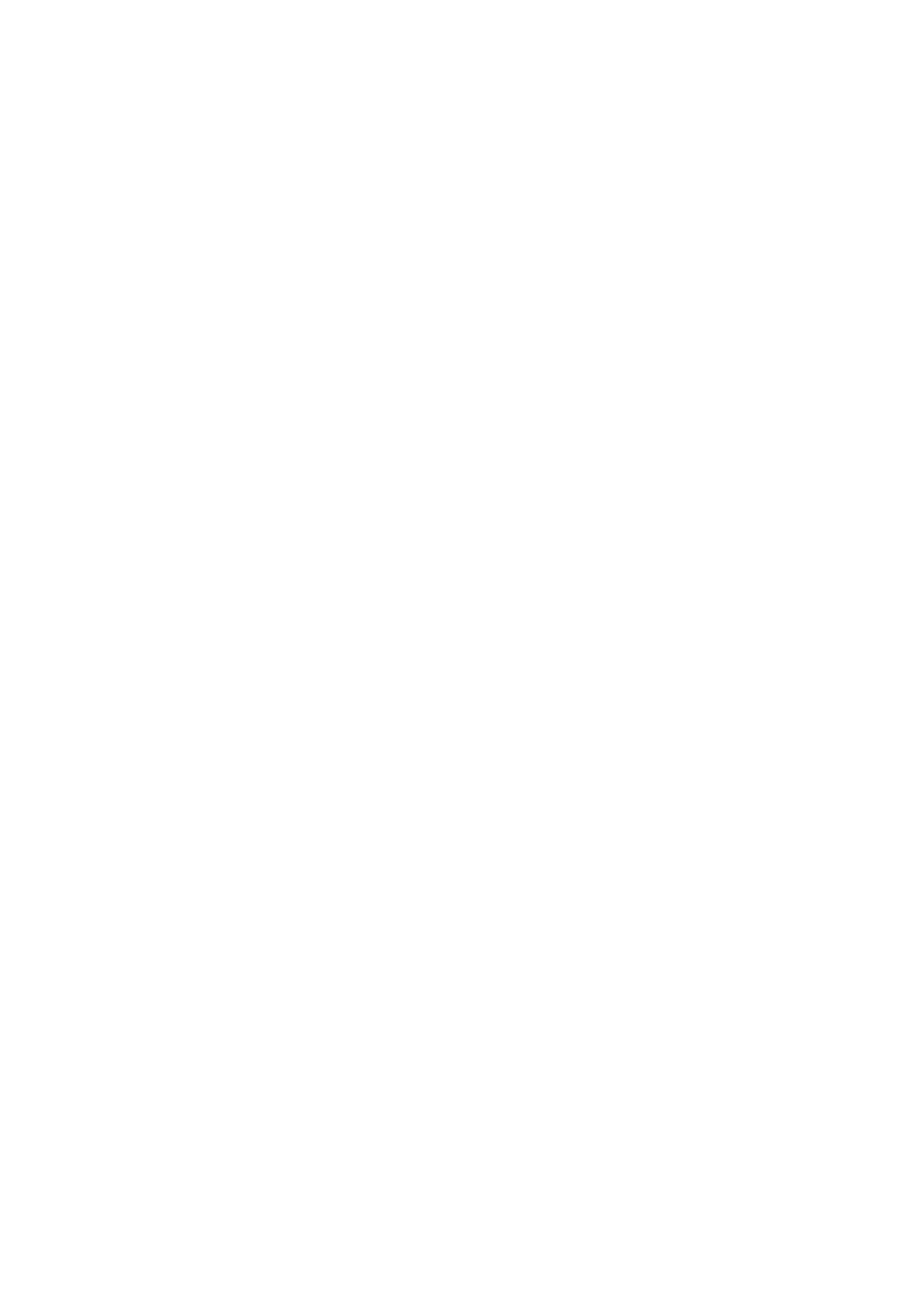

**DOCUMENT CODE**

**For Official Use English text only**

### **Mapping of employers' organisations in the MENA region**

#### **LAUNCH OF THE MENA-OECD BUSINESS ADVISORY BOARD (BAB)**

#### **Madrid, September 20-21, 2018**

This background note has been prepared for the launch event of the MENA-OECD Business Advisory Board (BAB), organised in Madrid on September 20-21, 2018. The BAB is a new platform of the MENA-OECD Competitiveness Programme that aims to promote public private dialogue in the MENA region as a means to foster better policies for inclusive and sustainable growth. The Spanish Confederation of Employers' Organizations (CEOE) and the Tunisian Confederation of Industry, Trade and Handicrafts (UTICA) co-chair this initiative.

The background note presents a comparative analysis of employers' organisations in different countries from the MENA region. Section I analyses the main trends and presents an overall classification of the different models of organisation observed in the region. Section II presents a mapping of employers' organisations in Algeria, Egypt, Jordan, Iraq, Lebanon, Morocco, the Palestinian Authority and Tunisia.

This note was prepared by Mr. Selim Guedouar under the supervision of Mr. Carlos Conde and Ms. Pilar Sanchez-Bella.

#### **Contacts:**

Pilar SANCHEZ-BELLA [Pilar.Sanchez-Bella@oecd.org](mailto:Pilar.Sanchez-Bella@oecd.org)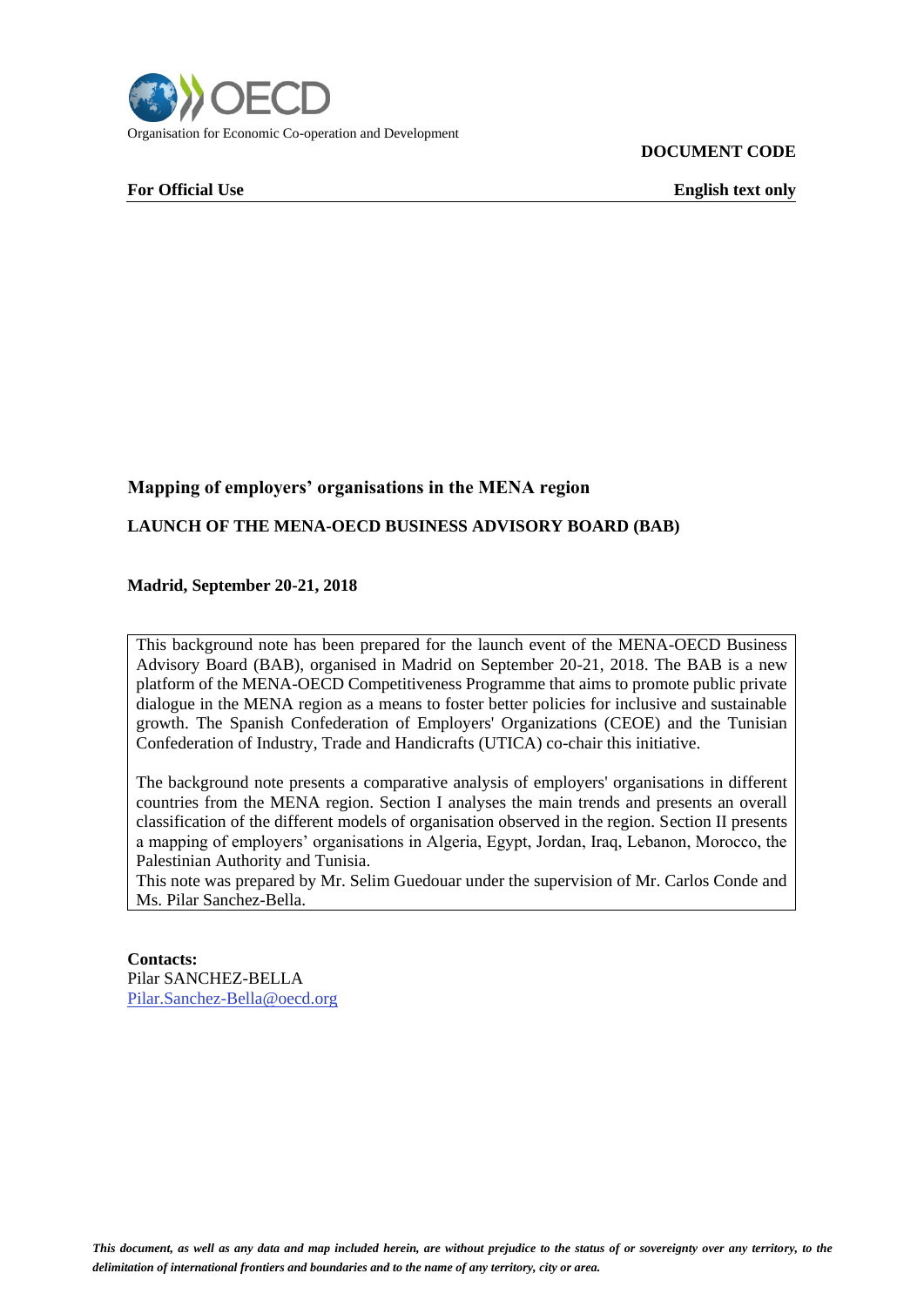$\overline{4}$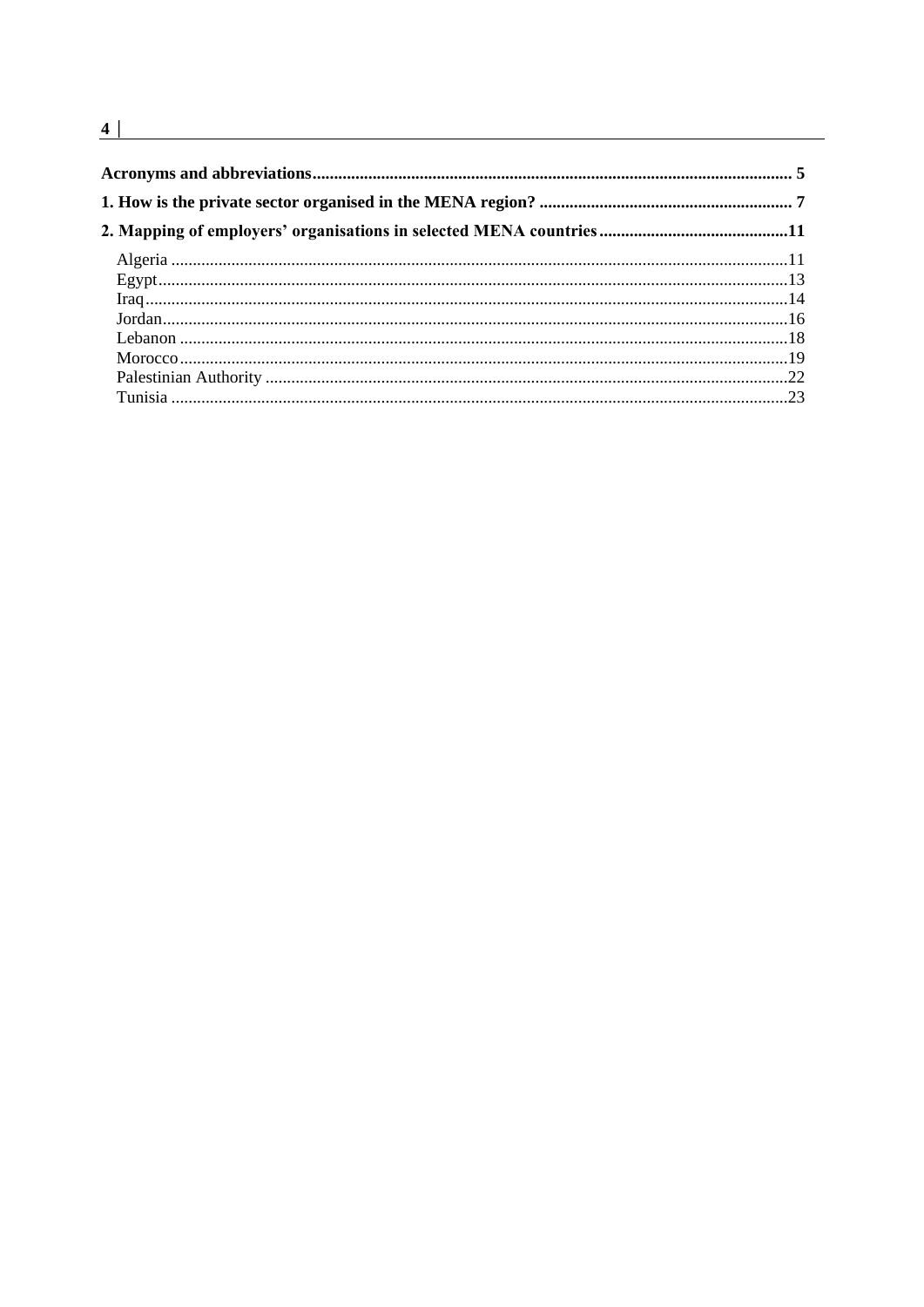# <span id="page-4-0"></span>**Acronyms and abbreviations**

| <b>AFAEMME</b> | Association of Organisations of Mediterranean Businesswomen                |
|----------------|----------------------------------------------------------------------------|
| <b>AFEM</b>    | Association des Femmes Chefs d'Entreprise du Maroc                         |
| ALI            | <b>Association of Lebanese Industrialists</b>                              |
| <b>AMAPPE</b>  | Association Marocaine d'Appui à la Promotion de la Petite Entreprise       |
| <b>CARE</b>    | Cercle d'action et de réflexion autour de l'entreprise                     |
| <b>CCI</b>     | Chambers of Commerce and Industry (CCI)                                    |
| <b>CCIA</b>    | Chambers of Commerce, Industry and Agriculture                             |
| <b>CCI-FED</b> | Federation of Chambers of Commerce, Industry and Agriculture               |
| <b>CCIT</b>    | Chamber of Commerce and Industry of Tunis                                  |
| <b>CGEM</b>    | Confédération Générale des Entreprises du Maroc                            |
| <b>CONECT</b>  | Confédération des Entreprises Citoyennes de Tunisie                        |
| <b>CPA</b>     | Coordination Patronale Algérienne                                          |
| <b>CSO</b>     | Civil Society Organisation                                                 |
| <b>EBA</b>     | Egyptian Businessmen's Association                                         |
| <b>FAB</b>     | <b>Federation of Arab Businessmen</b>                                      |
| FCE            | Forum des Chefs d'Entreprises                                              |
| <b>FCMCIS</b>  | Fédération des Chambres Marocaines de Commerce, d'Industrie et de Services |
| <b>FDI</b>     | <b>Foreign Direct Investments</b>                                          |
| <b>FEDCOC</b>  | Federation of Egyptian Chambers of Commerce                                |
| <b>FEI</b>     | Federation of Egyptian Industries                                          |
| <b>FICC</b>    | Federation of Iraqi Chambers of Commerce                                   |
| <b>FPCCIA</b>  | Federation of Palestinian Chambers of Commerce, Industry and Agriculture   |
| GCC            | <b>Gulf Cooperation Council</b>                                            |
| <b>IACE</b>    | Institut Arabe des Chefs d'Entreprises                                     |
| IFI            | Iraqi Federation of Industries                                             |
| <b>IOE</b>     | <b>International Organisation of Employers</b>                             |
| <b>IUB</b>     | The International Union of Businessmen                                     |
| JA             | Junior Achievement                                                         |
| <b>JBA</b>     | Jordanian Businessmen Association                                          |
| <b>JCC</b>     | Jordan Chamber of commerce                                                 |
| JCI            | Jordan Chamber of Industry                                                 |
| <b>LEF</b>     | Lebanese Economic Forum                                                    |
| <b>MEDEF</b>   | Mouvement des entreprises de France                                        |
| <b>MENA</b>    | Middle East and North Africa                                               |
| <b>SMEs</b>    | Micro, Small and Medium Enterprises                                        |
| <b>NGO</b>     | Non-Governmental Organisation                                              |
| PA             | <b>Palestinian Authorities</b>                                             |
|                |                                                                            |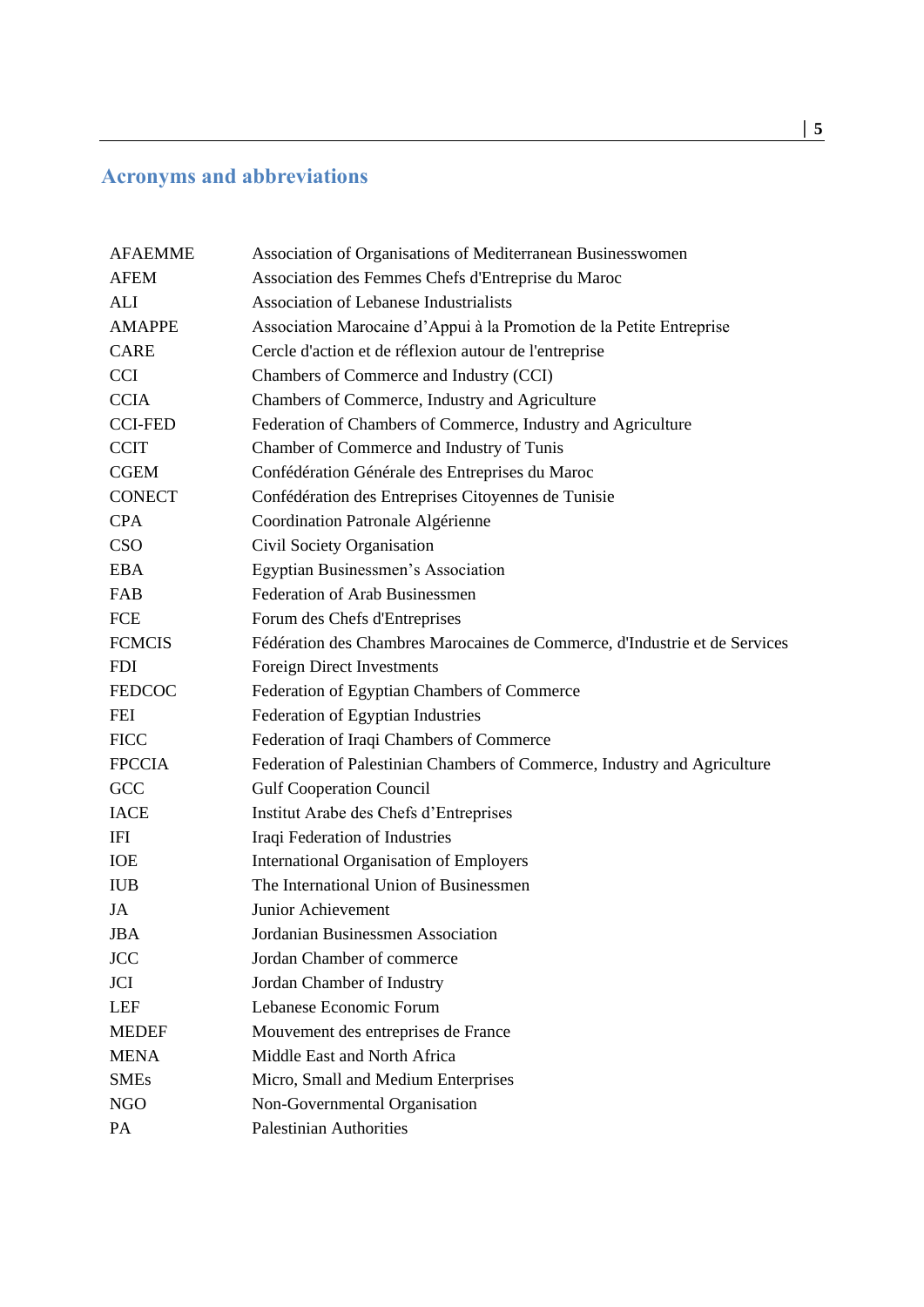| <b>PBA</b>   | Palestinian Businessmen Association                            |
|--------------|----------------------------------------------------------------|
| <b>PFI</b>   | The Palestinian Federation of Industries                       |
| <b>PPD</b>   | <b>Public Private Dialogues</b>                                |
| <b>PSCC</b>  | <b>Private Sector Coordinating Council</b>                     |
| <b>RDCL</b>  | Lebanese Businessmen Association                               |
| <b>SEVE</b>  | L'association des Femmes Algériennes Chefs d'Entreprises       |
| <b>SME</b>   | <b>Small and Medium Enterprises</b>                            |
| <b>SOE</b>   | <b>State-Owned Enterprise</b>                                  |
| <b>UGTA</b>  | Union Générale des Travailleurs Algériens                      |
| <b>UGTT</b>  | Union Générale des Travailleurs Tunisiens                      |
| <b>UNEP</b>  | Union Nationale des Entrepreneurs Publics                      |
| <b>UTICA</b> | Union Tunisienne de l'Industrie, du Commerce et de l'Artisanat |
|              |                                                                |

 $\frac{6}{6}$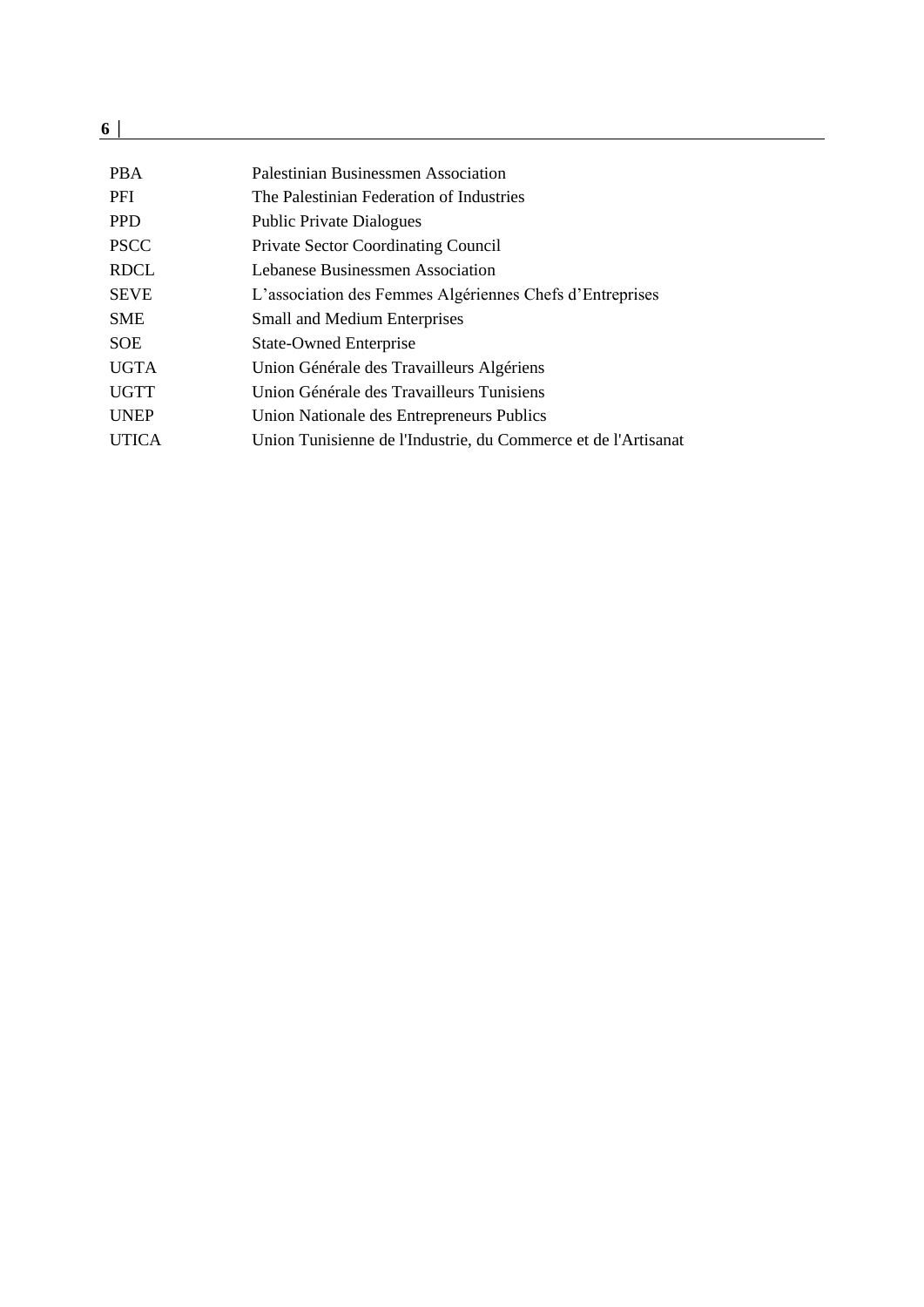# **1. How is the private sector organised in the MENA region?**

<span id="page-6-0"></span>The creation and development of business organisations in the Middle East and North Africa (MENA) region followed international trends, with the emergence of two broad types. On one hand, employers' organisations were consolidated to defend the views of businesses in the context of labour relations and collective bargaining –as counterpart to trade unions, which represented the views of employees. On the other, chambers of commerce often developed as public institutions with the mandate of advancing the interests of the business community.

Three distinct models can be observed in the MENA region taking into account the dominant type of organisation, the structure of the economy, and the development path of each country (Table 1). They include: 1) a model dominated by private employers' organisations; 2) a model dominated by public chambers or trade associations; and 3) a mixed model of private employers' organisations and public chambers or trade associations.

|                                          | <b>Model dominated by</b><br>private employers'<br>organisations     | <b>Mixed model of private</b><br>employers' organisations<br>and public chambers                                | <b>Model dominated by</b><br>public chambers / trade<br>associations                           |
|------------------------------------------|----------------------------------------------------------------------|-----------------------------------------------------------------------------------------------------------------|------------------------------------------------------------------------------------------------|
| <b>Countries</b>                         | Morocco, Tunisia, Lebanon                                            | Jordan, Egypt, Algeria, the<br>PA, Libya and Iraq                                                               | GCC countries                                                                                  |
| <b>Economic</b><br>development path      | Non-oil exporting countries<br>No or limited socialist<br>experience | Late liberalisation of the<br>economy<br>Countries with long<br>socialist experiences /<br>conflicts            | Oil-exporting countries<br>Strong role of the state in<br>the economy                          |
| <b>Collective</b><br>bargaining          | Countries with a tradition of<br>collective bargaining               | Some collective bargaining                                                                                      | No collective bargaining                                                                       |
| <b>Public Private</b><br><b>Dialogue</b> | More structured Public<br>Private Dialogue platforms                 | Dual participation of public<br>chambers and private<br>employers' organisations in<br>Public private dialogues | Strong connections with<br>governments and direct<br>involvement in Public<br>Private Dialogue |

Table 1: Classification of employers' organisations in the MENA region

Many social, historical, economic and political factors influenced the emergence and development of the private sector and collective bargaining in the MENA region and consequently the model of employers' organisations in the region. Restrictions to freedom of expression and organisation in some countries limited the development of coherent social groups to voice their demands to the government, including the representation of the private sector.

Chambers of commerce existed in the MENA region since the  $19<sup>th</sup>$  century. They were created under the Ottoman Empire and colonial powers in a number of cities that were important centres of trade such as Algiers, Casablanca, Beirut and Jerusalem, to provide representation for traders. Some of these institutions played an important role in the development and representation of the private sector during the  $20<sup>th</sup>$  century and continue to play influential roles today.

The different collective bargaining models adopted by MENA countries was strongly influenced by colonial history. French-influenced countries developed a social model based on broad institutionalized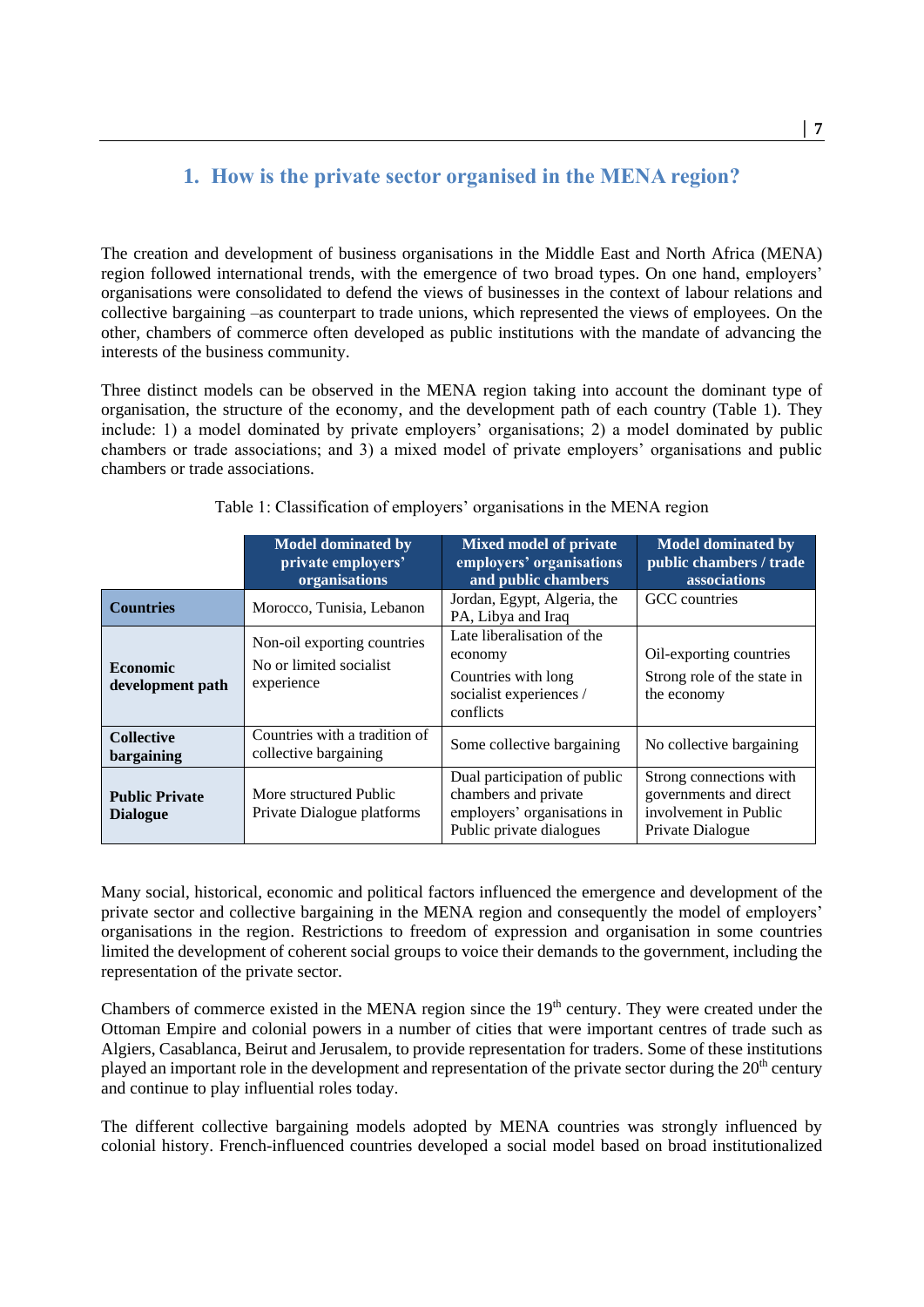**8 │** 

1

representation of employees and employers in order to manage labour relationships and social policies. The existence of powerful trade unions in these countries was mirrored by the development of strong employers' organisations. For instance, Tunisia saw the emergence of two powerful organisations during the French protectorate: a trade union (UGTT) established in 1946 and an employers' organisations (UTICA) founded in 1947. On the other hand, British-influenced countries did not develop a culture of collective bargaining, as individualistic approaches were the norm. Trade unions were limited in these countries and even unlawful in the majority of the Gulf countries.

Industrial chambers were also developed after the decolonization process and the adoption of industrial substitution policies. After their independence, several MENA countries including Algeria, Egypt, Libya or Iraq adopted socialist economic models. Until the late 70s or 80s, these economies were characterized by a high level of state dirigisme, predominance of industrial state-owned enterprises and a smaller private sector. Companies were mainly represented through public industrial chambers that continued to play an important role representing the industrial sector after the liberalisation of the economy in these countries.

Oil resources also played a significant role in determining the development of employers' organisations. In many oil-rich countries, particularly in the Gulf Cooperation Council (GCC) countries,<sup>1</sup> governments drove economic policy-making through state-owned enterprises and public sector employment. The private sector remained smaller, state-dependent and structurally isolated. Despite the recent development of a national private sector, it continues to have a limited contribution in the economy. Some oil-rich countries were severely hit by conflicts or economic sanctions, such as Libya, Iraq's conflicts during the past decade, or Algeria's civil war. These countries adopted economic liberalisation reforms to foster their economic recovery.

On the other hand, governments in non-oil exporting countries in the MENA region initiated economic reform and liberalization programs in the 70s and 80s. To promote an increased role for the private sector in the economy, they encouraged a more comprehensive representation of employers and involvement in policymaking. For instance, the Jordanian government supported the foundation of the Jordanian Businessmen Association (JBA) in 1985.

#### **Key characteristics of employers' organisations and chambers of commerce in the MENA region**

Trade organisations and chambers exist in all MENA countries. In some countries, chambers of commerce manage the national business registration, and therefore affiliation is compulsory. Their resources often originate from government budgets and few chambers collect membership or service fees. Most chambers also have a territorial organisation that are sometimes combined with sectoral or policy-based committees. Their importance varies significantly: they are the sole representative of the private sector in the Gulf countries but play a much smaller role in Tunisia. Despite being public entities, some chambers developed a high level of independence from the state. Finally, several countries, notably in the Gulf region, established a federation of chambers to represent the regional chambers at the national level.

Private employers' organisations exist primarily in non-oil exporting countries, especially in the Maghreb (except for Libya), where social dialogue has been addressed more prominently. Trade unions in these countries enjoyed a degree of independence that enabled them to play a key role in gaining independence and, after that, in building state institutions and formulating labour legislation. Algeria, Morocco and Tunisia were strongly influenced by the French system of social dialogue and adopted laws that guarantee

 $1$  The GCC countries are: Bahrein, Kuwait, Oman, Oatar, Saudi Arabia and the United Arab Emirates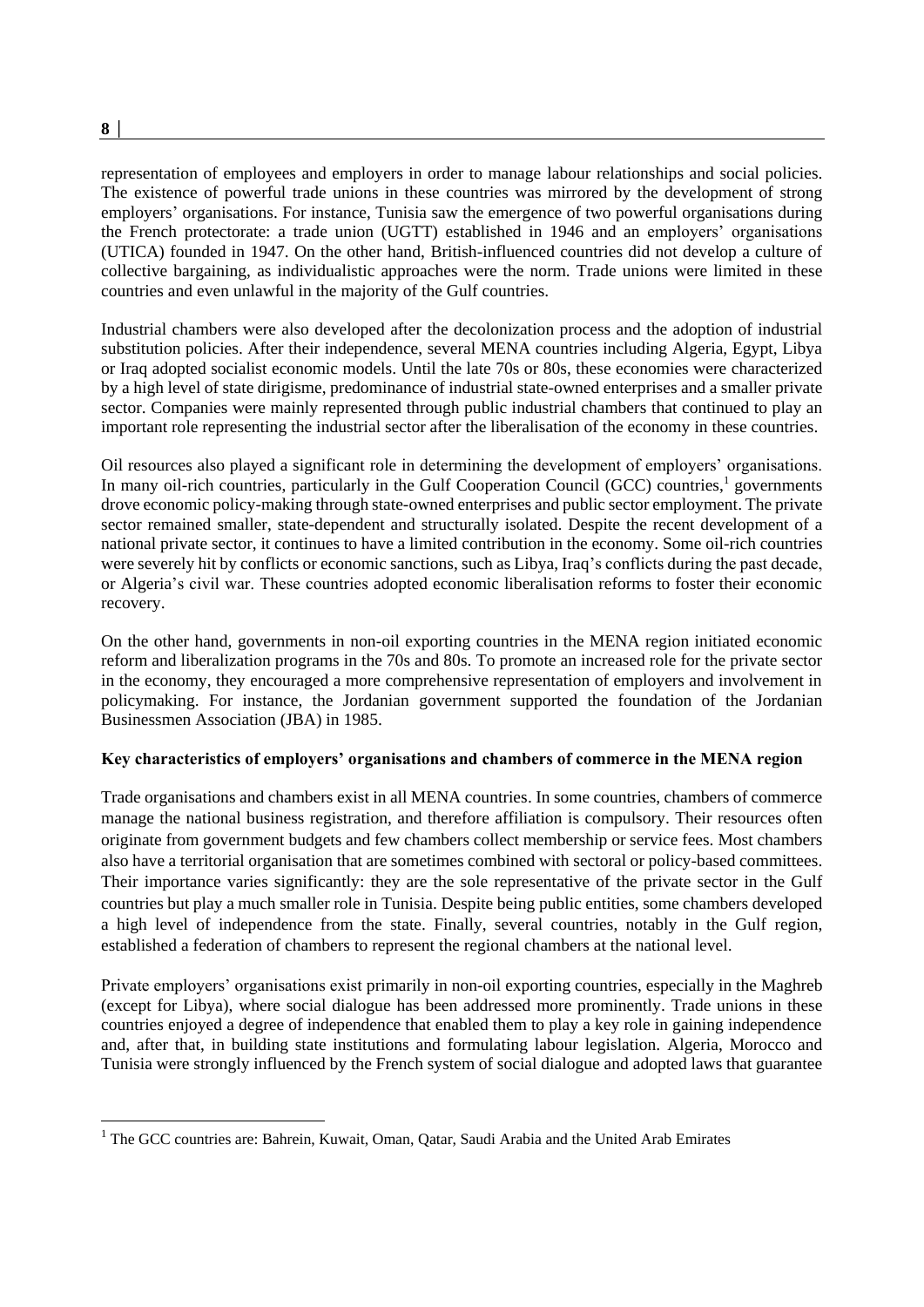the right to organise, to strike and to negotiate. As a result, private employers' organisations –particularly in Morocco and Tunisia– have been particularly developed and active.

Employers organisations in Morocco and Tunisia tend to play a more important role in economic policymaking and are often integrated in formal Public Private Dialogue mechanisms and in public economic institutions. For instance, in Tunisia, the *Union Tunisienne de l'Industrie, du Commerce et de l'Artisanat* (UTICA), played a critical role in the recent economic, political and social transition, for which it received Nobel Prize award in 2015. The CGEM is also highly influential in economic policymaking, representing the private sector in the House of Councillors (upper house of parliament of Morocco) and sits on the board of key socio-economic institutions including government agencies, state-owned enterprises and universities.

The Tunisian UTICA and Moroccan CGEM are confederations or leagues of associations. They are often organised by sectors and by crosscutting issues such as women, youth, corporate governance, sustainable development, innovation, education, ecology. They also adopted a territorial organisation that follows the administrative and political territorial division. For example, UTICA has 24 bureaus: one in each *Wilaya* (governorate). Over time, their structures became more complex and sophisticated. For instance, in 2017, CGEM established a think tank: the *Fondation CGEM pour l'Entreprise*, whereas UTICA works closely with a leading think-tank, the *Institut Arabe des Chefs d'Entreprises* (IACE).

Strong platforms for Public-Private Dialogue have also been created in Morocco and Tunisia. In 2010, the *Comité National de l'Environnement des Affaires* (CNEA) was established in Morocco to develop a publicprivate agenda aiming to improve the business climate and address priority issues hindering private sector development. The CNEA includes private sector representatives –the *Confédération Générale des Entreprises du Maroc* (CGEM) and *Fédération des Chambres Marocaines de Commerce, d'Industrie et de Services* (FCMCIS) – and key professional organisations, notably from the banking sector. Since its creation in 2009, the CNEA has contributed to significant improvements of the business climate in Morocco, as reflected in the *Doing Business* and the Global Competitiveness Index rankings. In 2014, building on the strong process of multipartite political and economic exchange of ideas, Tunisia launched the National Business Agenda (NBA) to create a public-private dialogue platform to advance business climate reforms. The NBA includes the government, the Tunisian Union of Industry, Commerce and Crafts (UTICA), the Tunisian Union of Agriculture and Fisheries (UTAP) and the Arab Institute of Business Leaders (IACE).

In other non-Gulf countries, such as Algeria or Libya, private employers' organisations are more recent – mostly created in the 80s and the 90s. They tend to have smaller memberships and less complex structures. These organisations play nonetheless an increasingly important economic policy making role and are often involved with the public chambers in public private dialogue.

The employers' organisation landscape in the MENA countries is also completed with more specialised organisations. Some countries in the region have SME-dedicated organisations, and most witnessed the development of active women and youth and entrepreneurship organisations. Other influential actors are interest groups organised by professions –for example the banking association in Lebanon– and important think-tanks such as the IACE in Tunisia, that actively participate in Public Private Dialogue initiatives.

Finally, regional and international organisations have been created to bring together business organisations beyond national borders (Box 2). Some of these organisations aim to represent the private sector as a whole, such as the International Organisation of Employers (IOE) or the Union of Mediterranean Confederations of Enterprises (BUSINESSMED). Others focus on specific sectors or topics, such as the Association of Organisations of Mediterranean Businesswomen (AFAEMME). The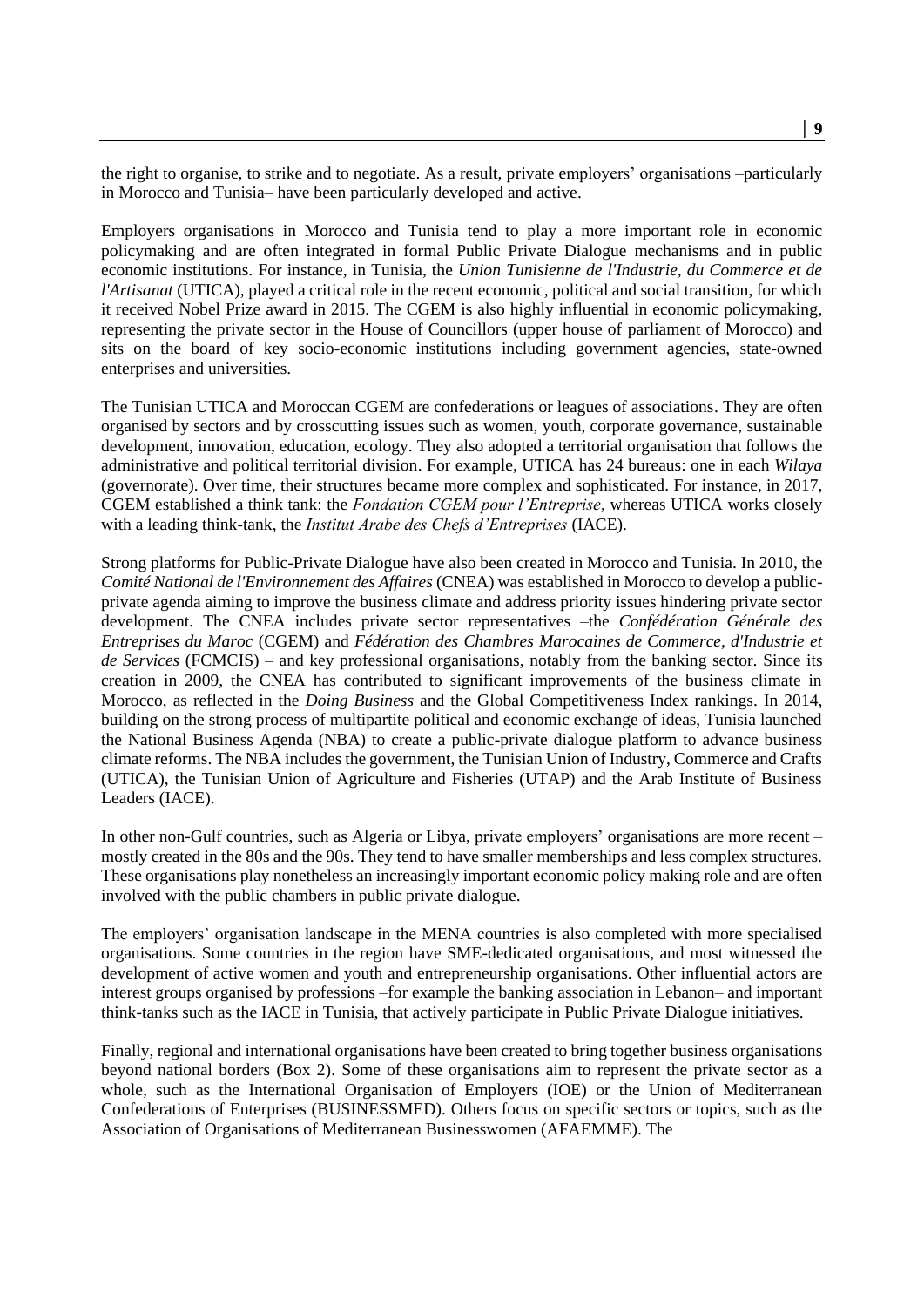members of these organisations are usually employers' organisations, chambers of commerce or other business associations.

#### **Box. 2 Key global and regional employers' organisations**

#### *International organisations*

**The International Organisation of Employers (IOE)** was created in 1920 and is based in Geneva, Switzerland. It is the largest network of the private sector in the world, with more than 150 business and employer organisation members. IOE participates in social and labour policy debates taking place in the International Labour Organization (ILO), across the United Nations (UN) and multilateral system, and in the G20.

**International Federation of Business and Professional Women (BPW International)** was founded in 1930 in the United States of America. BPW International develops the professional, leadership, and business potential of women on all levels through advocacy, mentoring, networking, skills building and economic empowerment programs around the world. It has become one of the most influential international networks of business women with affiliates in 95 countries.

#### *Mediterranean organisations*

**The Union of Mediterranean Confederations of Enterprises (BUSINESSMED)** was founded in 2002 and is based in Tunis, Tunisia. It voices the interest of 22 confederations of enterprises around the Southern and Northern Mediterranean Countries.

**Association of the Mediterranean Chambers of Commerce and Industry (ASCAME)** was founded in 1982 and based in Barcelona, Spain. ASCAME is a non-profit international organisation that represents more than 300 Chambers of Commerce and Industry of both shores of the region.

**Association of Organizations of Mediterranean Business Women (AFAEMME)** was created in 1992 and is based in Barcelona, Spain. AFAEMME is composed by a 23 associations across the Mediterranean. AFAEMME is a Platform of international projects financed by international institutions, like the European Commission.

#### *Arab organisations*

**The Federation of Arab Businessmen (FAB)** is a non-governmental non-profit independent Arab association founded in 1997 and headquartered in Amman, Jordan. It includes in its membership 18 associations, societies, institutions and businessmen federations from 14 Arab countries.

**General Union of Chambers of Commerce, Industry & Agriculture of the Arab Countries (The Union of Arab Chambers)** was founded in 1951 and is based in Beirut, Lebanon. It is a non-governmental organisation, representative of the entire Arab chambers of commerce that serves its interests in all economic, commercial, and service sectors. The Union of Arab Chambers supports businesses by organising local and abroad events and conferences and providing up-to date information about the economic situation in the Arab region.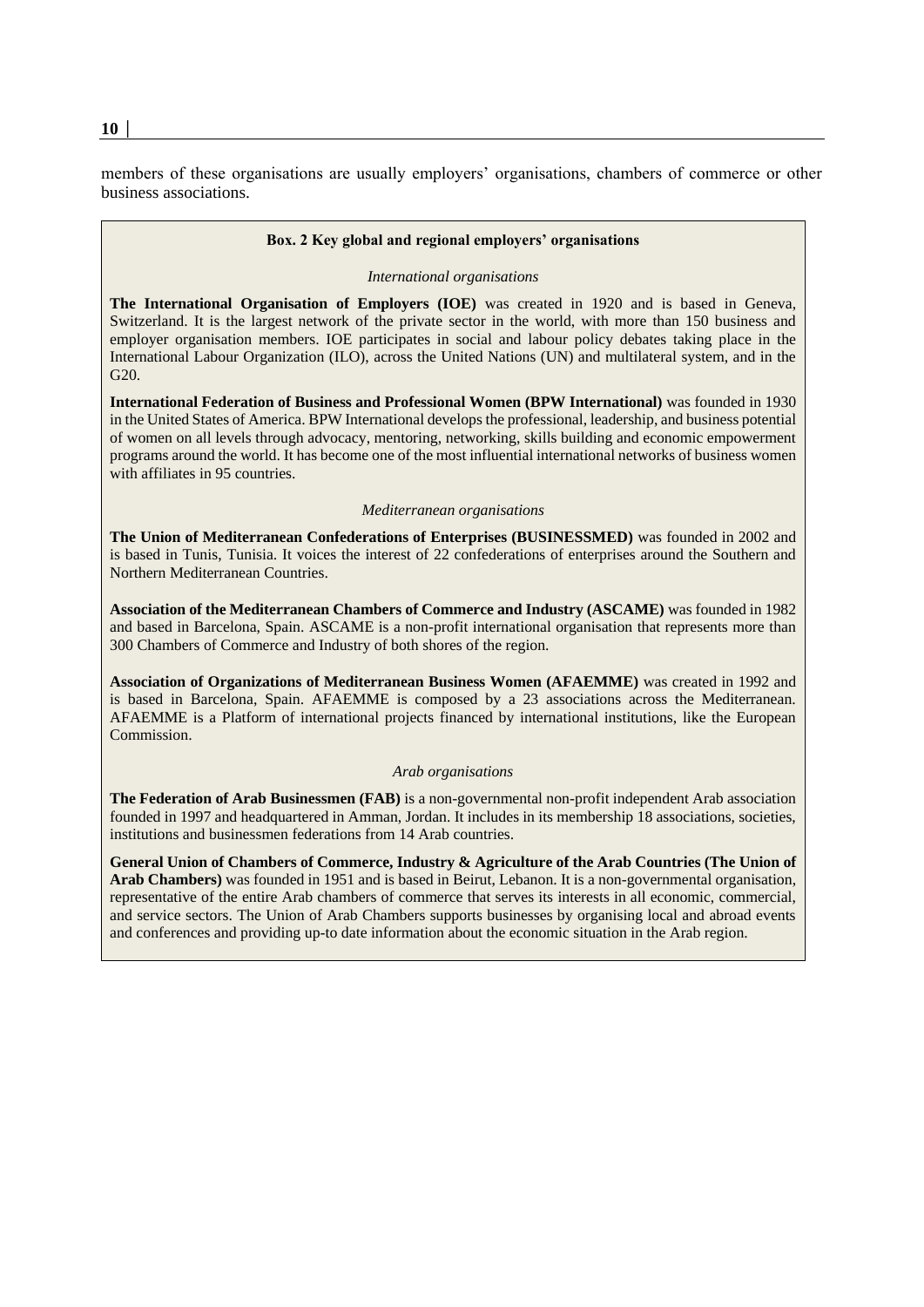# <span id="page-10-0"></span>**2. Mapping of employers' organisations in selected MENA countries**

This section outlines the main characteristics of employers' organisations in 8 selected economies, namely: Algeria, Egypt, Jordan, Iraq, Lebanon, Morocco, the Palestinian Authority and Tunisia. For each country, this section provides a brief background with key historical, economic and political factors influencing the representation of employers and presents succinctly key organisations and influential interest groups.<sup>2</sup>

### <span id="page-10-1"></span>**Algeria**

-

The development of the private sector and employers' organisations in Algeria was influenced by the late liberalisation of the economy in the 1990s. Several factors initially hindered the development of the private sector including the civil war (1991-2002), the enduring reliance on the oil and gas sector,<sup>3</sup> restrictions to foreign investments, a large informal sector, and a heavy bureaucracy. As a result, the private sector's contribution to the economy was marginal until the late 80s.

In 1989, the country adopted a new constitution and the government initiated a vast program of liberalisation at the political, social and economic levels. This move allowed for the establishment of political parties and civil society organisations including employers' organisations. During the following decade, the government initiated vast reforms aiming at accelerating the development of the private sector. These efforts have started showing some positive results: from a marginal private sector in 1988, Algeria accounted in 2016 more than 800,000 private companies.

#### *Private employers' organisations*

The first private employers' organisation, the CGEA (*Confédération Générale des Entrepreneurs et Opérateurs Algériens*),<sup>4</sup> was established in 1989 and was followed by several other organisations in the 90s including the *Confédération Nationale du Patronat Algérien* (CNPA), the *Confédération Algérienne du Patronat* (CAP), the *Union Générale des Entrepreneurs Algériens* (AGEA), the *Confédération des Industriels et Producteurs Algériens* (CIPA), and the *Forum des Chefs d'Entreprises* (FCE) in 2000. A public employers' organisation, the *Union Nationale des Entrepreneurs Publics* (UNEP), was established

<sup>&</sup>lt;sup>2</sup> The selection of employers' organisations was based on the following criterion: membership, as a proxy of their level of representativity; scope of mandates of the organisation (cross-sectoral vs. narrow mandates) and involvement in policy areas such as gender, youth, SMEs, public private partnerships or other; level of involvement in public private dialogue in the country; and membership in global (International Organisation of Employers) and regional (Federation of Arab Businessmen, BUSINESSMED, Anima, etc.) employers' organisations.

This section also focuses on organisations that are national (in contrast to provincial or regional) and formally independent, i.e. that are not subordinate members (affiliates) of other employers' organisations in the country. Organisations representing public sector are not covered by this study. This study is based on desk research and public information. It could be complemented with interviews with private sector representatives and key stakeholders in each country, including trade unions associations and government representatives.

<sup>&</sup>lt;sup>3</sup> In 2001, oil and gas, contributed to 97 per cent of total exports, and provided almost two-thirds of government income and over a third of GDP (IMF).

<sup>4</sup> The CGEA represents Algeria in the IOE.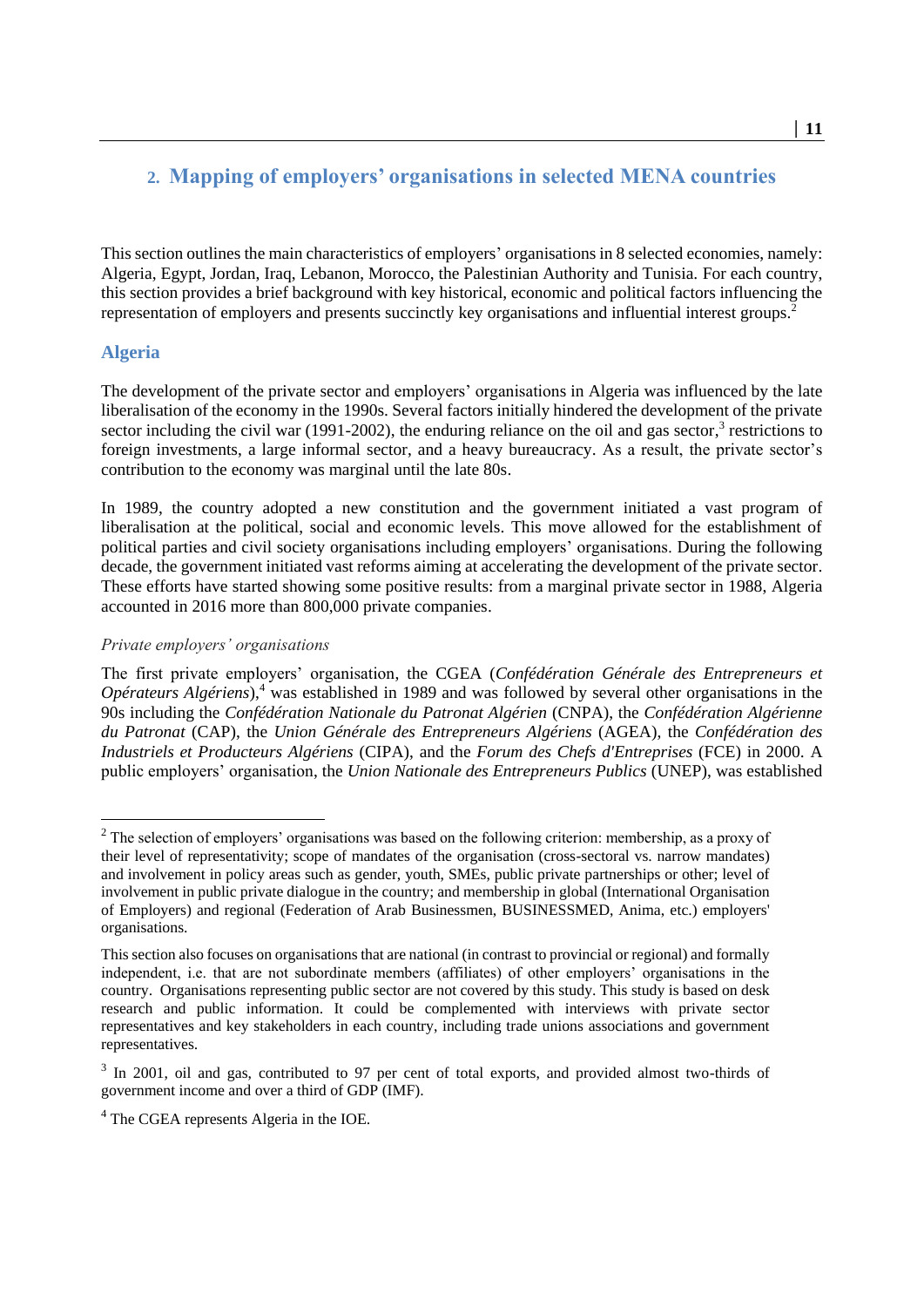#### in 1990 reflecting the importance of SOEs in the economy. <sup>5</sup> Concurrently, the main trade union, the General Union of Algerian Workers (UGTA) –previously under the ruling party under a single-party socialist government– grew increasingly independent and collective bargaining was resumed under the law passed in  $1990$ .<sup>6</sup>

Algeria is characterised by a highly fragmented landscape of business organisations. For instance, recent PPD initiatives involved the government, the UGTA and 6-7 business organisations. In comparison with other countries in the region, it is characterised by a low participation in employers' organisations. The combined membership of the six main employers' organisations is estimated around 20,000. In comparison, UTICA in Tunisia has 150,000 and CGEM in Morocco has 88,000 members. However, recent reforms promoting private sector development are reinforcing their role and participation in PPD and some organisations are very dynamic and increasing their membership rapidly –notably the FCE. In addition, there seems to be some initiatives to coordinate the efforts of the different employers' organisation notably through the *Coordination Patronale Algérienne* (CPA), launched in 2013.<sup>7</sup>

#### *Public employers' organisations*

Employers are also represented through the Chambers of Commerce and Industry (CCI**)**. There is a long tradition of CCIs in Algeria, for instance the Chamber of Commerce of Algiers was founded in the 19<sup>th</sup> century. There are 48 regional CCIs, one per governorate ("Wilayate"), that are represented at the national level by the *Chambre Algérienne de Commerce et d'Industrie* (CACI). The CCIs in Algeria are autonomous public entities where membership is voluntary. They offer various types of services including certification, training, seminars and coordination with the public authorities and with other employers' organisations to defend the interests of their members. However, the contribution of the CCI to the development of the private sector remains below the objectives set-up by the government<sup>8</sup> notably in terms of supporting Algerian SMEs and their internationalisation efforts. Algeria also has a number of bilateral chambers that support bilateral trade with key partners including France, Germany, Italy, Spain and the USA.

#### *Other employers' organisations*

1

In Algeria, there are also many organisations supporting youth and women entrepreneurship and participation in the development of the private sector. Key women's associations include: *L'Association des Femmes Algériennes Chefs d'Entreprises* (SEVE) and the *Association Algerienne des Femmes Managers et Entrepreneurs* (AME), are both members of AFAEMME. SEVE participates actively in tripartite dialogues alongside the six generalist employers' organisations and is part of the coordination mechanism (CPA). Key youth organisations include INJAZ ElDjazair<sup>9</sup> and JIL'FCE – a dedicated youth organisation of the FCE. In addition, several employers' organisations established committees dedicated to women in business, entrepreneurship and youth.

<sup>&</sup>lt;sup>5</sup> About two-thirds of the Algerian economy is comprised of state-owned enterprises (SOEs), led by the national oil-and-gas company Sonatrach (US trade department, 2006).

 $6$  Law n°1990-14 relative to the organisation of trade unions' work.

 $<sup>7</sup>$  There is little information is available regarding the evolution of the CPA following tri-party negotiations</sup> in 2013 and that the FCE chose not to be part in the CPA.

<sup>8</sup> Interview of the Minister of commerce in 2014.

<sup>&</sup>lt;sup>9</sup> An affiliate of Junior Achievement (JA) Worldwide an NGO that promotes youth entrepreneurship. INJAZ ElDjazair is connected to the think tank CARE.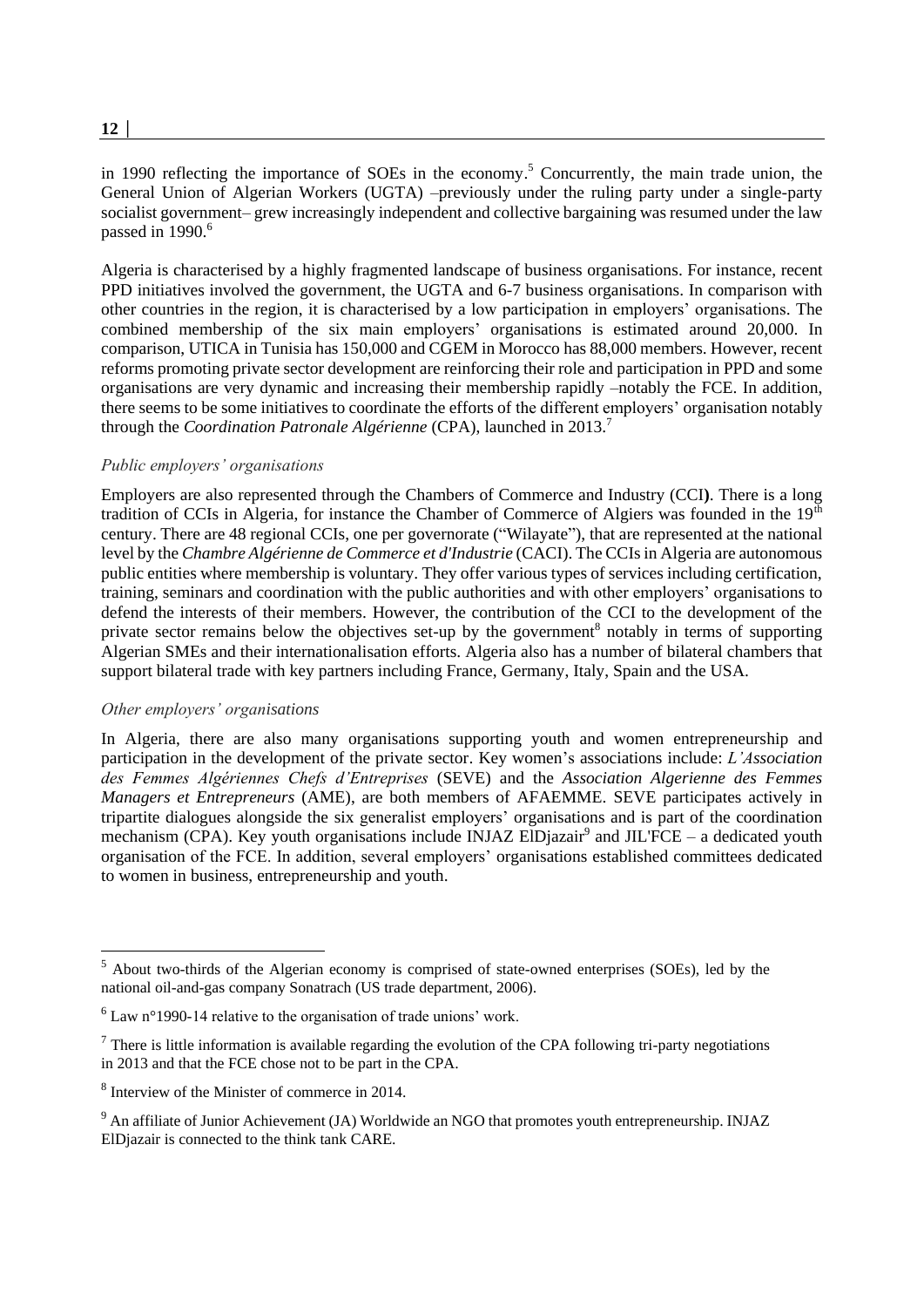Finally, the employers' organisation landscape is complemented with influential specialised organisations notably:

- Regional: *Club des Entrepreneurs et des Industriels de la Mitidja* (ANECAM).
- Business associations: *Association Nationale des Exportateurs Algériens* (ANEXAL) and *Union Nationale des Investisseurs* (UNI).
- Think tanks: *Cercle d'Action et de Réflexion autour de l'Entreprise* (CARE).

#### <span id="page-12-0"></span>**Egypt**

1

Since its independence, Egypt adopted an economic model based on socialism and was characterised with the dominance of the public sector in the economy and the development of import substitution industries. This model was followed by the *Infitah* (liberalisation/opening) policy that was adopted in the 70s. Since then, the private sector became the main contributor to the economy and the driver of growth. It is however dominated by SMEs and an important informal sector, accounting for about 40% of the economy (EBRD, 2017), from one side and large SOEs and conglomerates from the other side.

Reflecting this division, the representation of the private sector in the country combines influential and well-established public industrial federations and chambers of commerce that have a long-standing tradition and smaller private employers' organisations led primarily by the Egyptian Businessmen's Association (EBA) that emerged following the Infitah policy.

#### *Public employers' organisations*

Egypt's landscape is dominated by government-led organisations, which have a long-standing history. For instance, the Chamber of Commerce of Cairo was established in 1913. They tend to be sectoral chambers that are semi-official bodies, with the government appointing the chairs and members of their boards and contributing to their financing. The main trade and industry chambers organisations at the national level are the Federation of Egyptian Industries (FEI) and Federation of Egyptian Chambers of Commerce (FEDCOC). They are the main representatives of the private sector in tripartite negotiations with government and trade unions,<sup>10</sup> and are often involved in Public Private Dialogue initiatives regarding economic issues.

The Federation of Egyptian Industries (FEI) is the main representative of employers in Egypt. The organisation was set-up in 1922 serving as a formal lobby for the interests of its members and acting for the development of the manufacturing sector. Industries are automatically members: over 60,000 industrial enterprises out of which more than 90% belong to the private sector. It accounts for more than 7 million workers and 20% of the national economy. FEI works through 16 industrial chambers and 20 decision support committees. Despite being a public institution, two thirds of its board members are private sector representatives, the rest of the board being appointed by the government. It is also the main representative of employers in key global and regional employers' organisations, including the IOE and BUSINESSMED. The organisation has a dedicated chapter for women "FEI Women in Business", that supports women entrepreneurship and women working conditions.

The Federation of Egyptian Chambers of Commerce (FEDCOC) was established in 1950 and represents the 34 regional chambers of commerce at the national level. Membership in the FEDCOC is compulsory and its membership is estimated around 4 million Egyptian businessmen in trade, import, export, industry,

<sup>&</sup>lt;sup>10</sup> For instance, in 2018, FEI, FEDCOC and investors' associations were the main representatives of the private sector in the new labour law negotiations.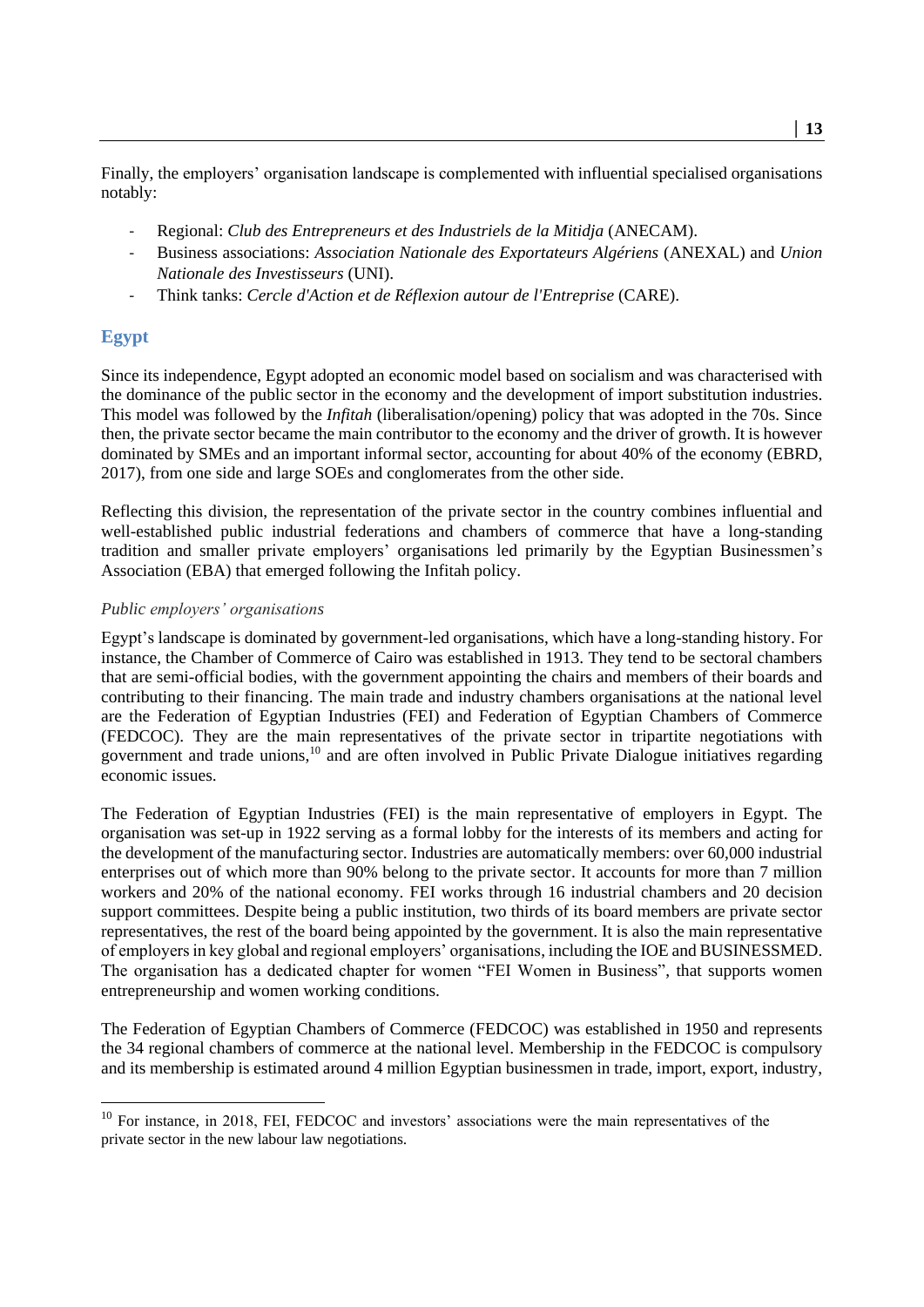construction, finance, etc. SMEs are strongly represented in the chambers of commerce and in the FEDCOC, where the law guarantees their presence in the board.

Other government-led employers' organisations include 15 export commodity councils defending the interest of exporters. These organisations are semi-official, as they are financed by their members but placed under the oversight of the Ministry of Trade and Industry. There are also multiple bilateral chambers of commerce and associations defending the interests of manufacturers and traders, such as the American Chamber of Commerce AmCham Egypt and the French Chamber of Commerce in Egypt (CCFE).

#### *Private employers' organisations*

Private employers' organisations are more recent, as they were created following the adoption of the Infitah policy. They tend to be smaller in size and capacity and are not yet completely interconnected. This landscape is complemented with a diversity of specialised business associations by areas of interest: SMEs, women, regions and industrial parks, exports, etc.

The Egyptian Businessmen Association (EBA) was created in 1975, following the implementation of the Infitah policy. Despite a relatively low membership estimated at 400, the organisation was often involved in economic public policy making from the 1980s until the Arab spring, pushing for economic reforms and the improvement of the business climate. EBA was present for the majority of the international trade agreements signed by the Egyptian government and established 14 business councils aimed at reinforcing bilateral economic cooperation with key trading partners including China, Jordan and Turkey.

Other influential private organisations include:

- Women: Business Women of Egypt 21 (BWE 21), Egyptian Business Women Association (EBWA). Both associations are members of the AFAEMME.
- SMEs: the Federation for Economic Development Associations  $(FEDA)^{11}$ , the Middle East Council for Small Business and Entrepreneurship (MCSBE) and the Egyptian Small- and Mediumsized Enterprises Association (ESME).
- Youth: The Egyptian Junior Business Association (EJB) and INJAZ Egypt.
- Thematic and special interest groups: the Confederation of Egyptian European Business Associations (CEEBA) that lobbies on behalf of Egyptian-European companies, Expolink Egyptian Exporters Association (EEA) and various investors' and financial associations such as the Federation of Egyptian Banks (FEB).
- Regional organisations and industrial parks: Alexandria Business Association (ABA), Sadat City Investors Association.
- Think tanks: The Egyptian Center for Economic Studies (ECES), Economic Research Forum, Global Trade Matters (GTM).

#### <span id="page-13-0"></span>**Iraq**

-

Iraq followed a similar developmental model to several countries in the region, notably Egypt and Syria. Following its independence, the country adopted an Arab socialist ideology characterised by a strong role of the government in the management of the economy. The economy of the country was dominated by the

**14 │** 

 $11$  FEDA is an umbrella of several non-governmental organisations (NGOs). It was established by 11 NGOs in Greater Cairo and Suez Canal region in 2001. The organisation was particularly active in drafting the Small and Medium–sized Enterprises (SMEs) law in 2004 (SMEs law no.141 of 2004).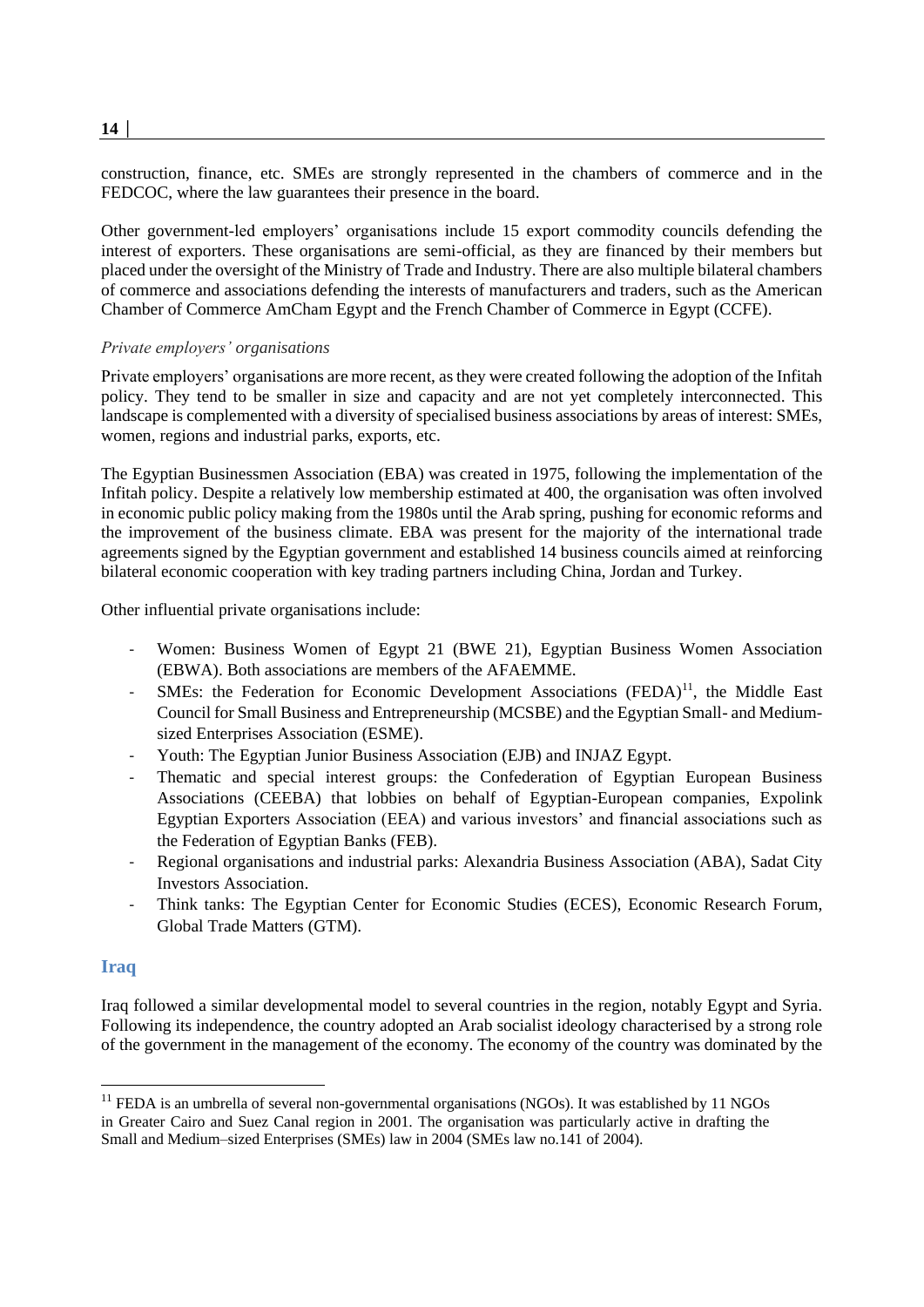exploitation of oil and gas resources that supported the development of supplementary industries, which were controlled by the state. Other factors that influenced the development of the private sector in Iraq were the multiple conflicts, including the Iran-Iraq war (1980-1988), the two Gulf wars (1991 and 2002), as well as the economic sanctions that followed suit. Moreover, since the fall of Saddam Hussein in 2003, the country has been characterised by political, security and economic instability.

As a result, business representation in the country remains mainly dominated by public institutions: the federations of industry and the chambers of commerce. Following the Iraq wars and the liberalisation of the economy, private employers' organisations and business associations were also created, but still play a limited role. Given the turbulent political and security situation, several associations, bilateral chambers of commerce and business councils are based abroad. The Kurdistan region, which benefitted from an improved security situation and important foreign direct investments including from the diaspora, is characterised by dynamic civil society organisations and business organisations.

#### *Public employers' organisations*

Government-led organisations have a long-standing history. For instance, the chambers of commerce of Baghdad, Mosul and Basrah were founded in 1923. Their role was further reinforced during the Arab socialist era. In Egypt industrial and trade organisations are separated. The representatives of these organisations at the national level are the Iraqi Federation of Industries (IFI) and the Federation of Iraqi Chambers of Commerce (FICC) that are often involved in the design of economic and trade policies and legislation. These federations are semi-official bodies with the government appointing the members of their boards and chairs and contributing to their financing.

The Iraqi Federation of Industries (IFI) was created in 1956 and has a presence in all the provinces of the country. It aims at reinforcing the industrial sector in the country and its contribution to the national economy. IFI is the main representative of the private sector in Iraq as it participates in the tripartite negotiations with the General Federation of Iraqi Trade Unions (GFITU) and the Ministry of Labour and Social Affairs. IFI has 18 committees organised by work streams and 45 committees fostering bilateral and international cooperation. The membership in IFI is not compulsory, amounted to 36,000 members in 10 regional industrial federations in 2012.

The Federation of Iraqi Chambers of Commerce (FICC) was created in 1989. The organisation represents the interests of 18 regional chambers of commerce<sup>12</sup> including three in the Kurdistan region. It is often consulted by the government on trade policies. The FICC also plays an important role in fostering international cooperation by adhering to regional organisations including the Union of Arab Chambers, establishing 11 bilateral business councils, and developing agreements with foreign chambers of commerce.

#### *Private employers' organisations*

1

Freedom of organisation and association was limited before 2003. As a result, the organisations which developed since, tend to be smaller in size and suffer from a lack of cooperation and involvement in policy initiatives.

 $12$  No figures were available regarding the FICC membership. However, there are some data available regarding the membership of some regional chambers of commerce. For instance, the chamber of Commerce of Basra has 36,000 registered members of which 30,000 are paying members, while the Chamber of commerce of Babel had 5,000 members in 2011.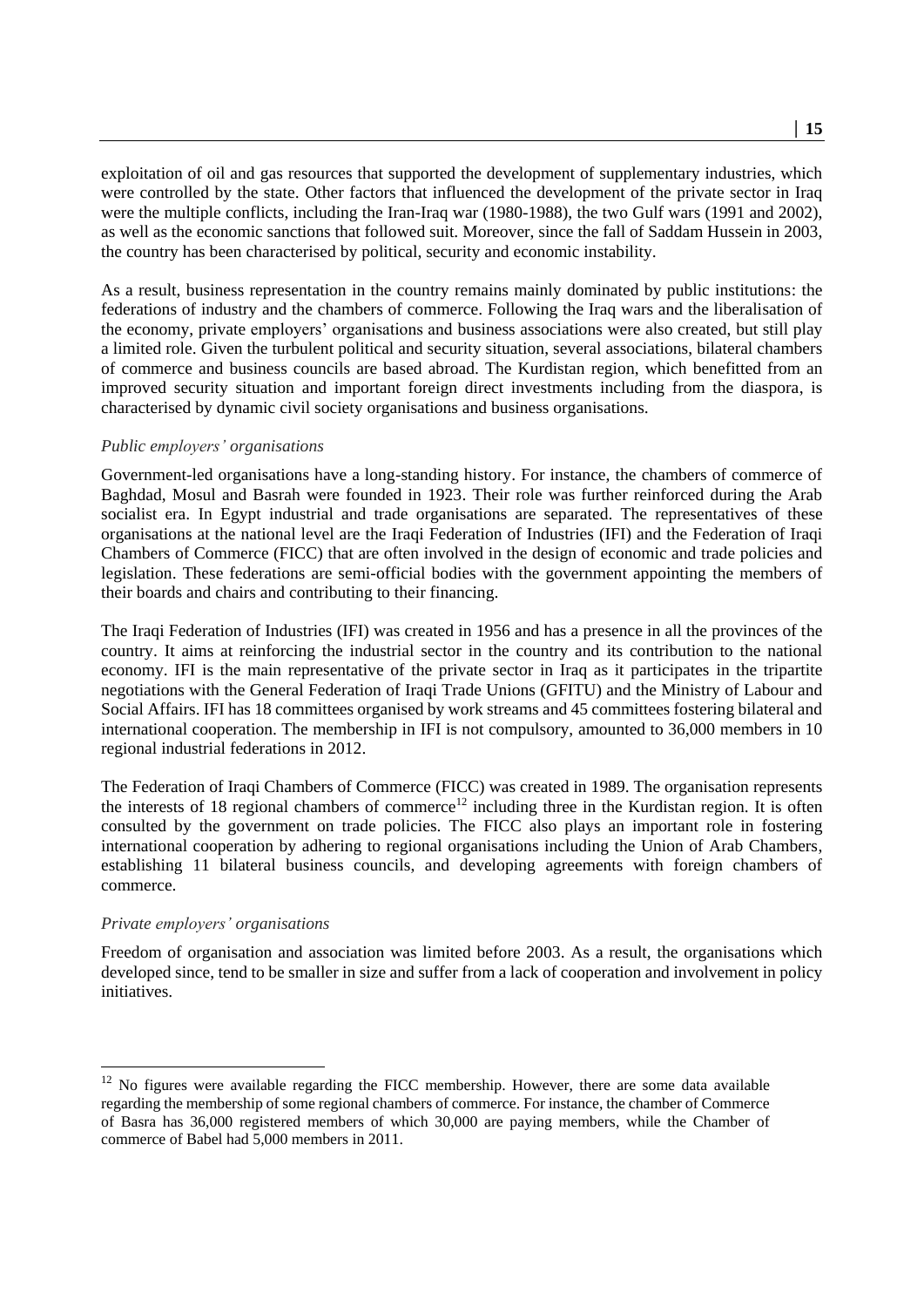$16<sup>1</sup>$ 

The Iraqi Businessmen Association (IBA) was created in 2001 by influential Iraqi businessmen and traders. The organisation defends the interest of its members through dialogue with the government and the signature of bilateral agreements with partner countries and associations. It is the sole representative of Iraq in the Federation of Arab Businessmen (FAB).

Based in Baghdad, the International Union of Businessmen (IUB) was also established in 2001. It aims at increasing the private sector's contribution in rebuilding and developing the economy in Iraq. In 2011, the IUB had 1,600 paying members inside and outside the country. The organisation is also targeting the Iraqi diaspora in order to attract their investment and expertise to the country.

#### *Other private employers' organisations*

As indicated above, the political and security situation in Iraq hindered the development of civil society organisations and their effective contribution in policy making. Some other organisations active in the country are:

- Women: Iraqi Business Women Association.
- Regional: The Association of Industry and trade development for Iraqi Businessmen.
- Interest groups and thematic associations: Iraqi Banks Association and the Union of Arab **Contractors**

#### <span id="page-15-0"></span>**Jordan**

In the 50s, the economy of Jordan –previously dominated by the agricultural and trade sectors– started to diversify through the implementation of a government driven industry substitution policy. The economy thrived during the following two decades, peaking at an 8% GDP growth on average during the 1972-1982 period according to the IMF. The growth was led by remittances from workers in the Gulf countries, and strong demand for Jordanian industrial and agricultural products driven by the oil bonanza in the Gulf countries. In the 1980s and following the oil crisis, the country underwent a restructuring program and the private sector became the key driver of growth. Today, the private sector in Jordan is one of the most dynamic in the MENA region, and according to the Jordanian Department of Statistics, there are roughly 830,000 workers in the private sector, compared to about 550,000 in the public sector.

The dominant organisations in the country are public; (i) industrial federations that are represented at the national level by the Jordan Chamber of Industry (JCI); and (ii) chambers of commerce represented at the national level by the Jordan Chamber of Commerce (JCC). The liberalisation of the economy in the 80s also allowed for the creation of private employers' organisations that include the Jordanian Businessmen Association (JBA) and several specialised business associations. In addition, openness to trade and foreign investment encouraged the establishment of a high number of bilateral chambers of commerce and business councils.

#### *Public sector organisations*

Business organisations in Jordan are still dominated by public institutions namely the chambers of industry and chambers of commerce. The government also established national umbrella organisations for these chambers: the Jordan Chamber of Industry (JCI) in 2005, and the Jordan Chamber of Commerce (JCC) in 2003, to improve their coordination, foster their participation in public private dialogue and the modernisation effort of the economy.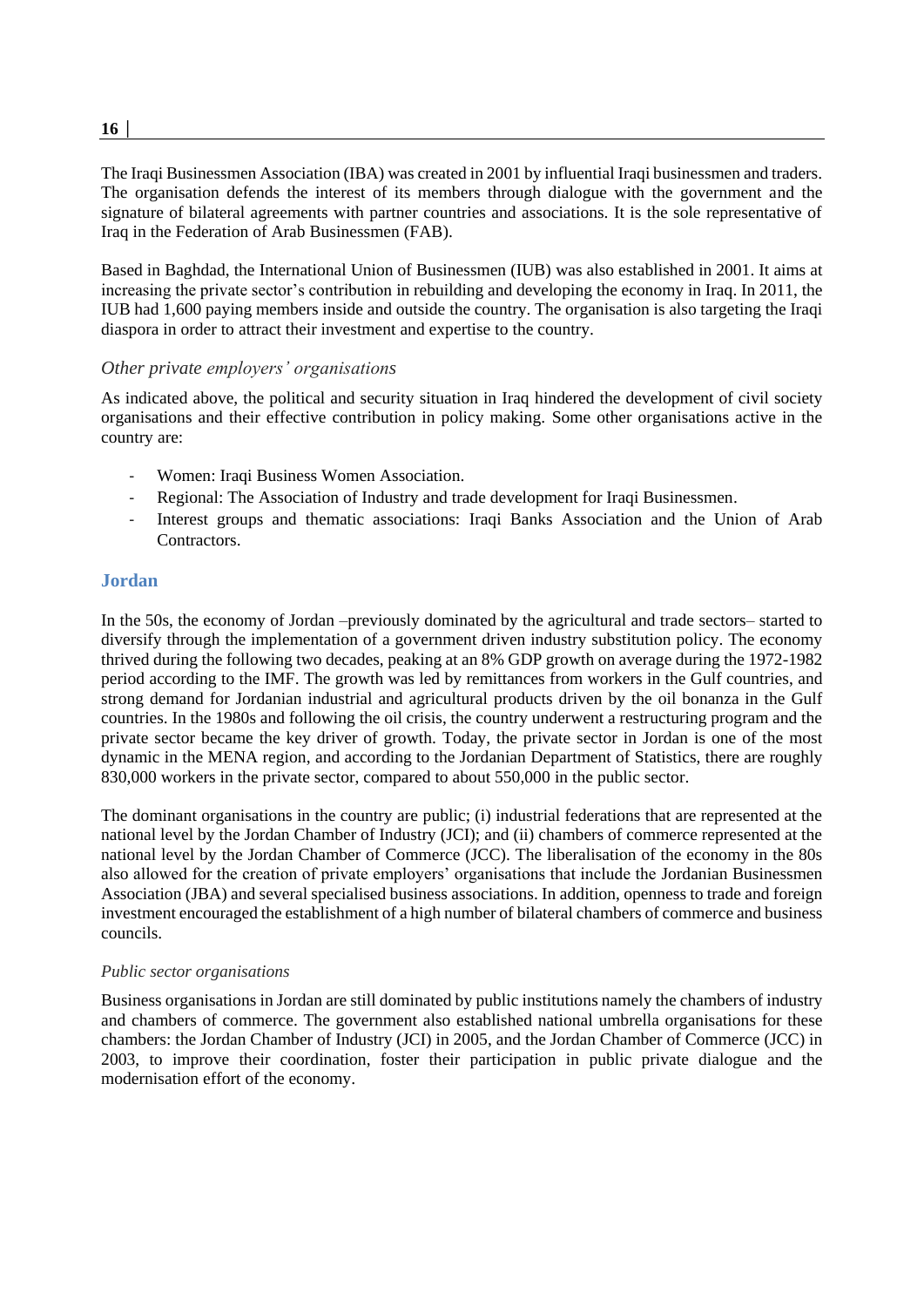The Jordan Chamber of Industry (JCI)<sup>13</sup> is an independent corporate entity, both financially and administratively. Each chamber is represented on JCI's board along with representatives from the ten subsectors of the Jordanian industrial sector, and a representative of micro-enterprises. The organisation defends the interest of its 18,000 members. It also participates in the formulation of the industrial policies, defends the interests of industrial and craft enterprises, and ensures the promotion of cooperation between the industrial chambers and the unions and chambers of Arab and foreign industry. The JCI is a member of the IOE and multiple regional organisations.

The Jordan Chamber of Commerce (JCC), formerly known as Federation of Jordanian Chambers of Commerce (FJCC), was established in 1955. It represents the interest of the 16 local chambers of commerce. The JCC's primary responsibility is to cooperate, through dialogue, with the country various private and public-sector institutions. The organisation also plays an advisory role vis-à-vis government and parliament.

#### *Private employers' organisations*

The creation of private sector employers' organisations was encouraged by the Jordanian Government in the 1980s in order to promote the development of the private sector in the country and the liberalisation of the economy.

The Jordanian Businessmen Association (JBA) was created in 1985 with the aim to support the development of the private sector in Jordan and has 360 members. It engages in PPD with ministries in charge of economic affairs to boost the role of the private sector in the economic development of the Kingdom. It receives missions of the foreign business communities which visit Jordan and arranges for meetings between such missions and their Jordanian counterparts.

Other relevant business associations include:

1

- Women: Business and Professional Women Amman (BPW-A), member of the International Federation of Business and Professional Women (BPW International), and AFAEMME, and Jordan Women Industrial Community Association a member of the AFAEMME.
- Youth and entrepreneurship: Young Entrepreneurs Association (YEA), established in 1998 and has 150 members; it advocates for youth entrepreneurs and strives to create an entrepreneurial and leadership culture in the country. INJAZ Jordan,<sup>14</sup> educates students about work readiness, entrepreneurship and financial literacy through hands-on training programs.
- SMEs: The Business Development Centre (BDC) is dedicated to accelerating regional economic development by providing capacity building, export development and advisory services to SMEs, capacity, career and entrepreneurial development programs at all levels with a special emphasis on youth and women, and university partnerships
- Other specialised employers' organisations include:
	- o The Jordan European Business Association (JEBA) promoting and strengthening sustainable trade and investment linkages between Jordanian businesses and European counterparts.

 $13$  JCI was established under the "Chambers of Industry Law no  $10$ " in 2005.

<sup>&</sup>lt;sup>14</sup> INJAZ Jordan, a non-profit organisation, is an affiliate of Junior Achievement (JA) Worldwide, the world's largest and fastest growing youth business organisation dedicated to educating students about work readiness.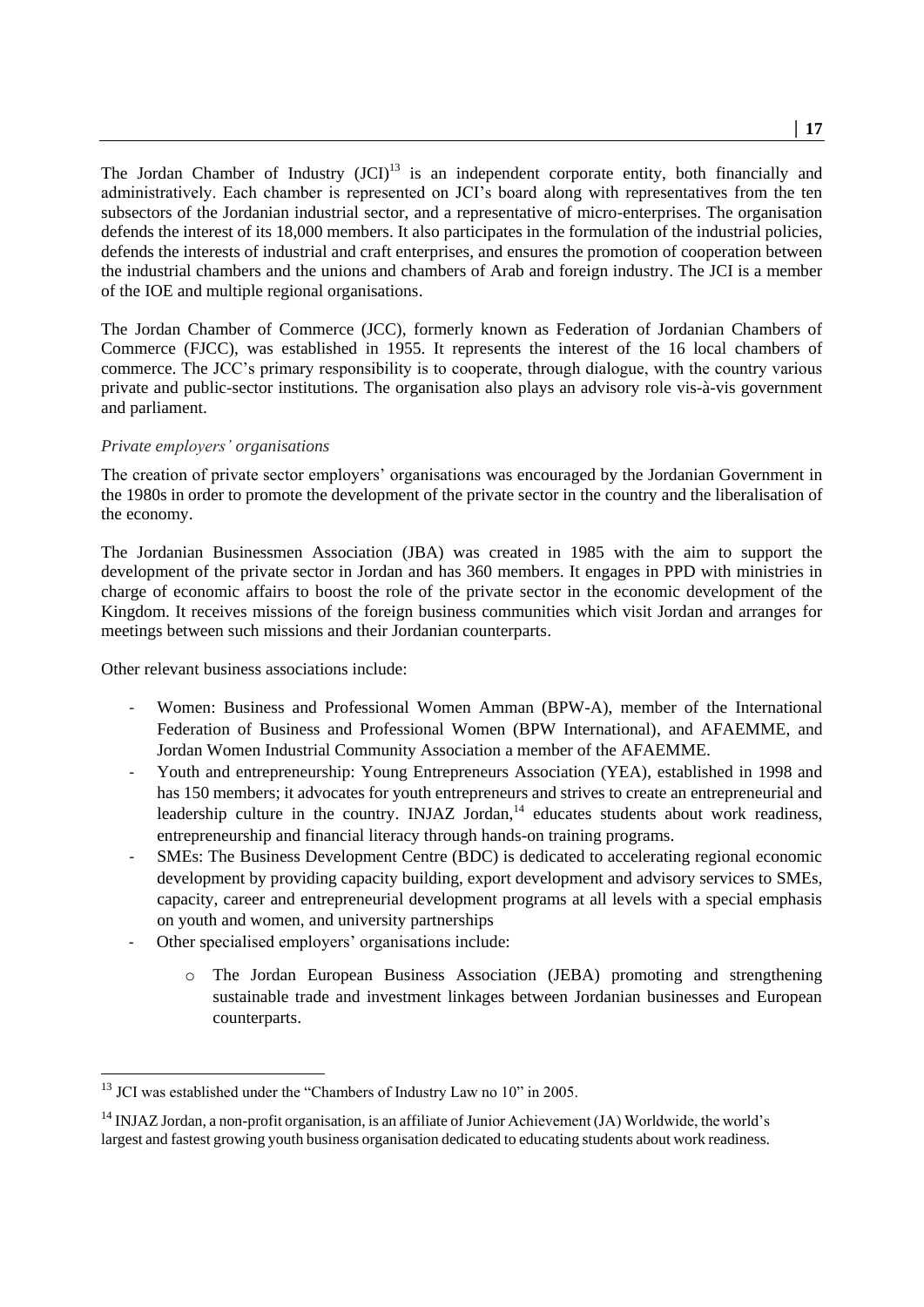- o The Jordan Exporters Association (JEA) created in 1989, with 130 members, is a nonprofit export promotion organisation that assists Jordanian manufacturers and service providers to penetrate new markets worldwide, providing services in export promotion, market information, capacity building and advocacy.
- o Jordan Investors Association (JIA) is the voice of manufacturers in South Amman. The association with over 350 members currently forms the largest industrial block in the Amman Chamber of Industry, representing small and large manufacturers.
- o The Jordanian Free Zones Investors Association was established in 1994 and has 1,300 members. It defends the interests, and coordinates the efforts of investors in the free zones and strives to attract new investments.

#### <span id="page-17-0"></span>**Lebanon**

1

Lebanon is characterised by having a strong private sector that drives the development of the country. Its economy is dominated by the financial, trade and tourism services. The country has also an important diaspora, <sup>15</sup> particularly active in the economy. There is a high level of freedom of association, and a large number of business associations and interest groups representing the private sector and defending its interests. Lebanese organisations are also well connected at the international level and with the diaspora.

#### *Private employers' organisations*

There are multiple employers' organisations in Lebanon representing various sectors and interests, and they are well integrated in PPD initiatives. The main private employers' organisation is the Association of Lebanese Industrialists (ALI), which is represented in multiple national bodies including the Economic Consultative Committee to the Prime Minister and the official committee of trade agreements. Private sector organisations include influential generalist players notably the Lebanese Businessmen Association (RDCL), the Lebanese Economic Forum (LEF), and several specialised organisations such as the Beirut Traders Association (BTA) and the Associations of Banks in Lebanon (ABL).

The Association of Lebanese Industrialists (ALI) is the main national association of manufacturing companies operating in Lebanon. It was established in 1942, is headquartered in Beirut and represents 650 industrialists. ALI deals with both economic and social issues concerning businesses and advocates for better industrial development policies through its representation in various government bodies and councils. ALI is a member of the IOE and of multiple regional organisations including BUSINESSMED. It has three councils: an Export Promotion Council, a Council of Industrial Regions, and a Council of Industrial Sectors. It also has 17 committees organised by work streams including: fairs and exhibition, industrial parks, tax and legislation, planning and studies, communication, etc.

The Lebanese Businessmen Association (RDCL)<sup>16</sup> was created in 1986. The organisation is very dynamic and is actively advocating for the creation and preservation of an environment which is favourable to investment, job creation, growth and development. It acts also as a think tank, producing reports and proposals on key economic issues including: salaries, inflation, employment, health, education, housing, urban transportation, pensions. RDCL is well connected with the Lebanese diaspora through RDCL World; an international platform of Lebanese leaders established in 2016.

<sup>&</sup>lt;sup>15</sup> The estimates for the Lebanese diaspora range from 4 to 15 million representing up to 4 times the population of the country.

<sup>16</sup> *Rassemblement de Dirigeants et Chefs d'entreprises Libanais*.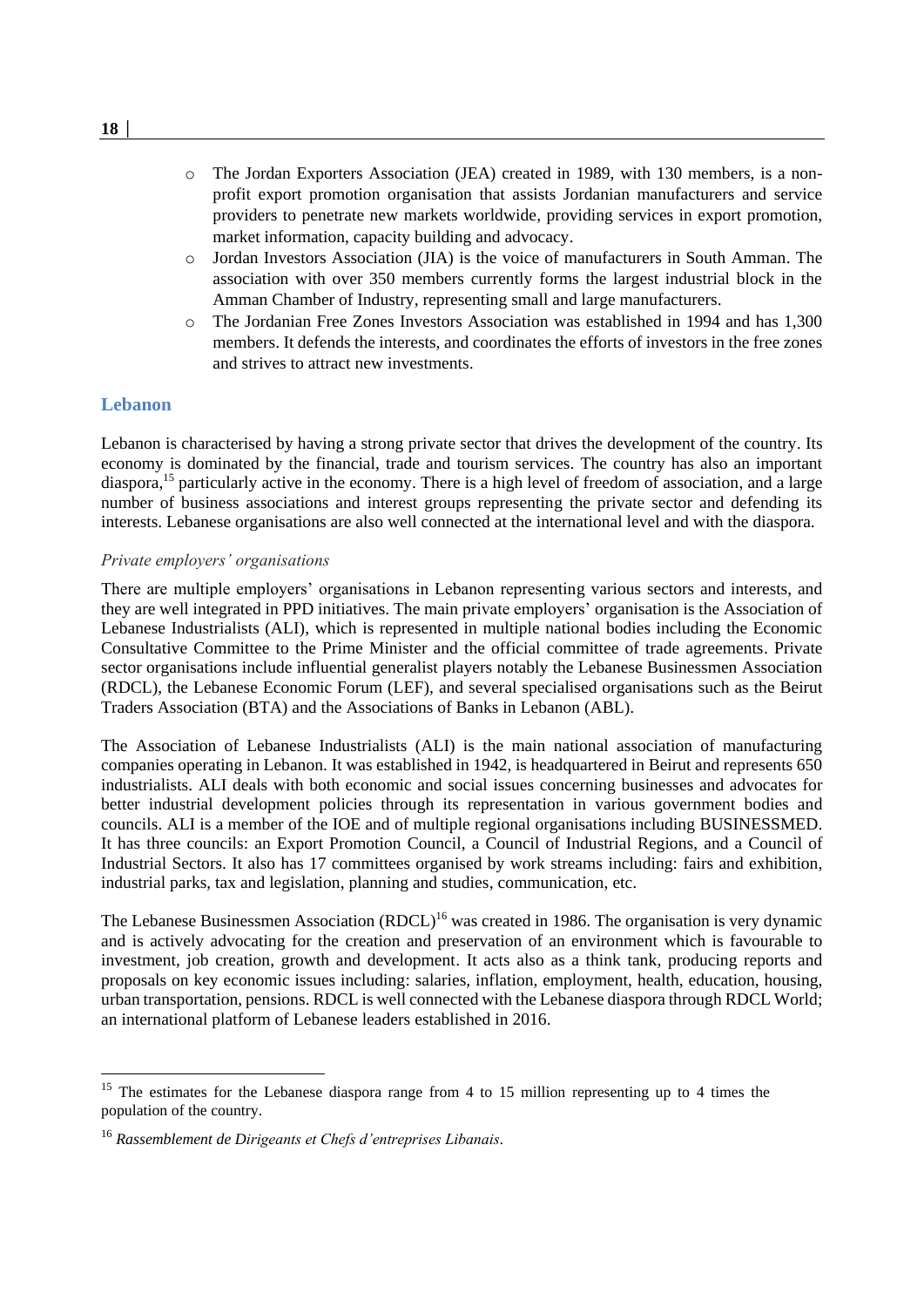The Lebanese Economic Forum (LEF) was established in 1991 and accounts for over 100 members in Lebanon. It aims to promote and protect private initiatives in an effort to develop work opportunities and provide safeguards for Lebanese labour. The organisation also has strong international connections and is a member of the Federation of Arab Businessmen.

There are a number of specialised business organisations and influence groups in Lebanon including:

- Women: the Lebanese League for Women in Business (LLWB), the Young Arab Women Entrepreneurs and Lebanese Business Women Association (LBWA). The three organisations are members of the Euro-Mediterranean women's foundation.
- Youth: INJAZ Lebanon and Lebanon for entrepreneurs.
- Regional and sectoral: the Beirut Traders Associations (BTA), established in 1921, an influential economic organisation, which promotes the interests of the merchant sector in Lebanon. It plays a key role on the national economic scene representing merchants and services firms registered at the Commercial Registry in Beirut, the Association of Banks in Lebanon (ABL) participate actively in PPD and in economic policies.

#### *Public sector organisations*

Lebanon has a long tradition of regional chambers of commerce that dates back to the  $19<sup>th</sup>$  century. They are represented at the national level by the Federation of Chambers of Commerce, Industry and Agriculture (CCI-FED). The country also hosts a high number of bilateral chambers of commerce, business councils and the International Chamber of Commerce of Lebanon (ICC-Lebanon).

The Federation of Chambers of Commerce, Industry and Agriculture (CCI-FED) was established in 1997 to promote the common interests of the four regional chambers vis-à-vis the Lebanese Government and other national and international institutions.

The four Chambers of Commerce, Industry and Agriculture (CCIA) in Lebanon (Beirut<sup>17</sup> and Mount Lebanon, North Lebanon, South Lebanon and Bekaa Valley) are independent legal entities working for the public benefit to promote the development of business enterprises. The majority of their 25,000 members are classified as SMEs. The CCIA's strategy aims at stimulating all sectors of economic activity and enabling them to contribute to the development of Lebanon.

#### <span id="page-18-0"></span>**Morocco**

1

Over the last decades, Morocco engaged in a reform and liberalisation path that promoted a greater role for employers' organisations in the design and implementation of economic public policies. The key organisations in the country are the private *Confédération Générale des Entreprises du Maroc* (CGEM) and the public *Fédération des Chambres Marocaines de Commerce, d'Industrie et de Services* (FCMCIS) that represent the regional chambers at the national level. They are complemented with influential and active bilateral chambers of commerce. There are many other relevant specialised business associations by areas of interest: SMEs, women, regions, industrial parks, exports, etc. Morocco hosts a high number of organisations promoting youth and entrepreneurship compared with other countries in the MENA region.

<sup>&</sup>lt;sup>17</sup> The Chamber of Commerce, Industry and Agriculture Beirut and Mount Lebanon (CCIA-BML) was established in 1882 and has 14,000 members. While the Chamber of Commerce, Industry and Agriculture of Tripoli and North Lebanon was established in 1870 and is one of the oldest chambers in the Arab World.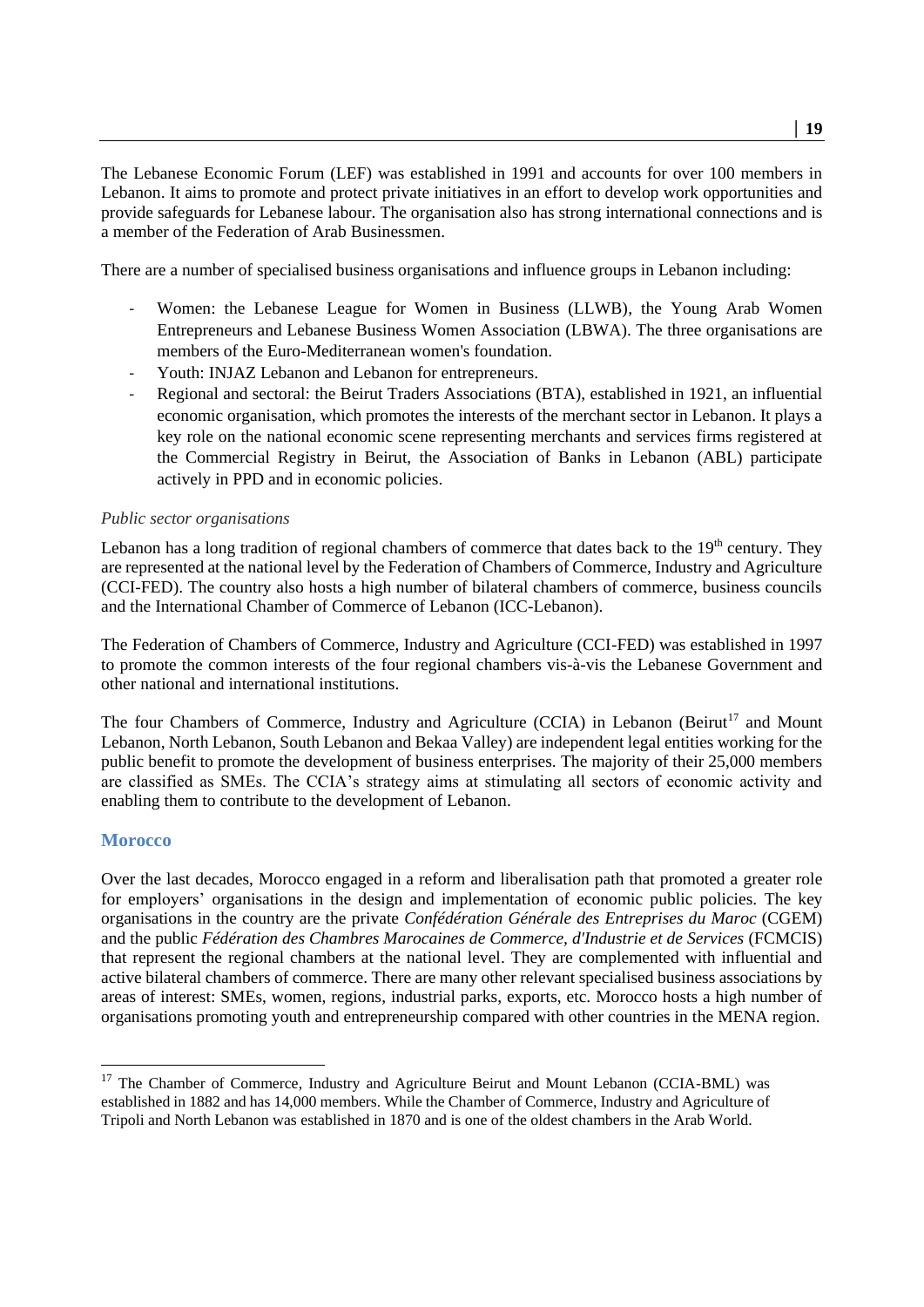# *Private employers' organisations*

The representation of the private sector in Morocco is highly concentrated with the CGEM being the sole representative of the private sector in tripartite negotiations. However, other organisations are regularly involved in consultations and PPD including the *Association des Femmes Chefs d'Entreprise du Maroc* (AFEM), defending the interests of women in business, and the *Association Marocaine d'Appui à la Promotion de la Petite Entreprise* (AMAPPE*),* an organisation dedicated to small enterprises. There are also many specialised private business associations defending special interests and groups.

The government is striving to involve employers' organisations in public policy through their integration in key institutions and consultations. For instance, in 2010, the *Comité National de l'Environnement des Affaires* (CNEA) was created, a permanent mechanism for public private dialogue to improve the business climate. The CNEA includes public sector representatives, private sector representatives (CGEM and

FCMCIS) and key professional organisations notably the banking sector.<sup>18</sup>

The *Confédération Générale des Entreprises du Maroc* (CGEM) was established in 1947, it is the most important employers' organisation in Morocco with 88,000 direct members and affiliates (90% of members are SMEs). The organisation defends the interests of the private sector companies vis-à-vis the public authorities and social partners. It is highly influential in economic policy making representing the private sector in the House of Councillors (upper house of Parliament of Morocco) and sitting on the board of key institutions and socio-economic actors in Morocco including government agencies and universities. CGEM gathers 33 professional federations and has established 24 commissions including SMEs, energy climate and green economy, ethics and good governance, Africa, entrepreneurship, R&D and relations with the university, regional development, PPP. CGEM is well connected at the international level, being a member of the International Organisation of Employers (IOE), BUSINESSMED and other regional organisations and has set-up several partnerships with international employers' organisations including French MEDEF and Arab organisations.

The *Association des Femmes Chefs d'Entreprise du Maroc* (AFEM) was established in 2000 to defend the interests of women in business and promote entrepreneurship. It lobbies the government and strives to build the capacity of women in business through trainings and seminars. In addition, AFEM sits on the executive board of CGEM and has built a broad international membership in women organisations (Arab, Maghreb, Mediterranean, global, etc.).

The *Association Marocaine d'Appui à la Promotion de la Petite Entreprise* (AMAPPE) was established in 1991 and has a membership of 160 companies. In addition to defending the interest of small enterprises in Morocco, it endeavours to build the capacity of its members while promoting regional development.

Morocco counts with many business associations serving the interests of various groups, including:

- Women: In addition to AFEM, Morocco hosts multiple women organisations including *Espace Point de Départ* (Espod) and *Réseau Entrelles Maroc* (REM).

-

<sup>&</sup>lt;sup>18</sup> The National Committee for Business Environment (CNEA) was then created and institutionalised by Decree No. 2-10-259 of 29 October 2010.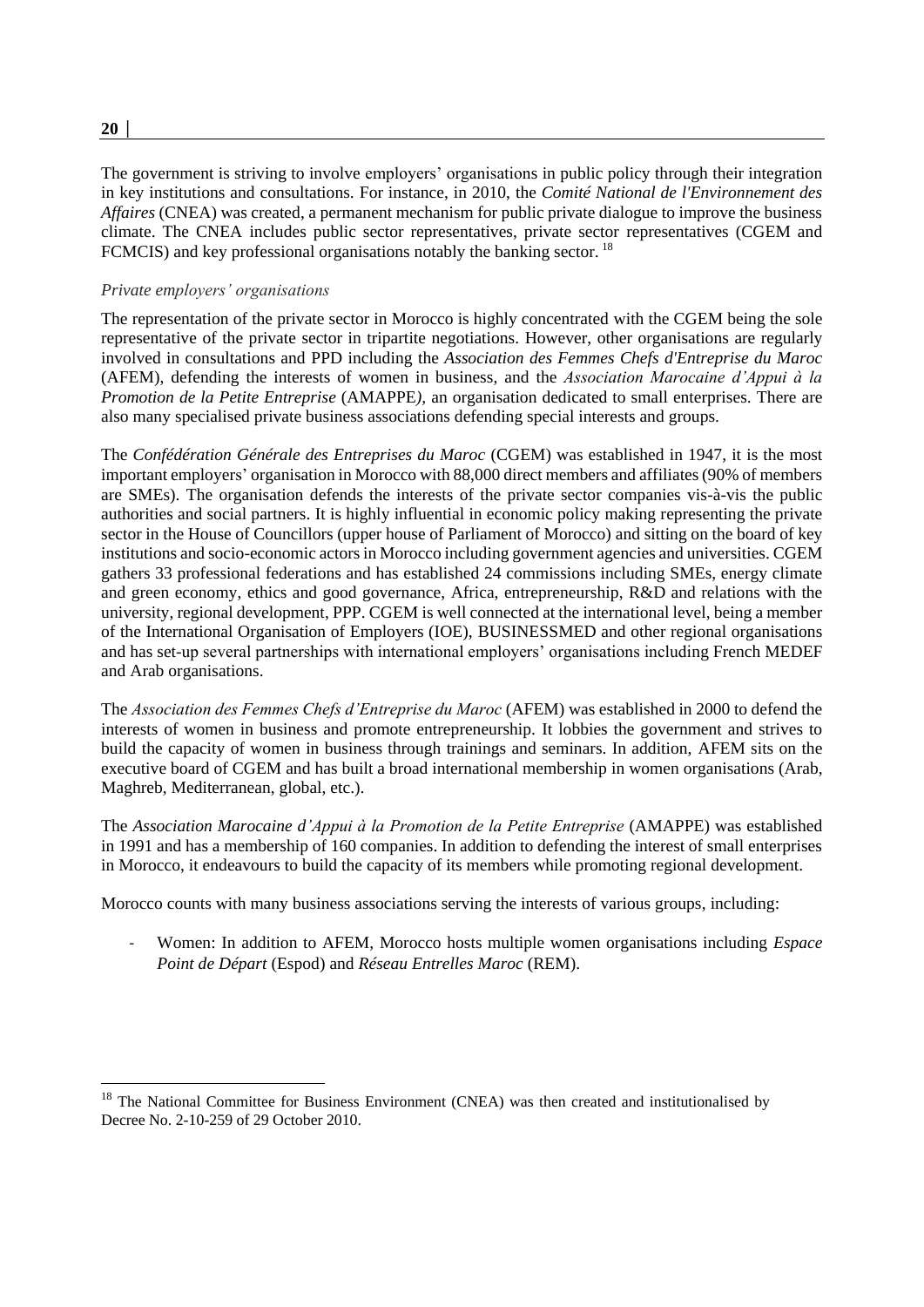- Youth and entrepreneurs: *Reseau Entreprendre Maroc,* <sup>19</sup> *INJAZ Al-Maghrib,* <sup>20</sup> *Centre des Jeunes Dirigeants d'Entreprise* (CJD) *Maroc*. 21
- SMES and craftsmen: *Union Générale des Entreprises et des Professions* (UGEP).
- Free and industrial zones: *Association des Investisseurs de la Zone Franche d'Exportation de Tanger* (AIZFET), IZDIHAR, *Association des Investisseurs de la Zone Industrielle de Gzenaya* (AIZIG)
- Specialised groups: *Association Marocaine des Exportateurs* (ASMEX), *Association des Sociétés de Gestion et Fonds d'Investissement Marocains* (ASFIM), *La Bourse Nationale de Sous-traitance et de Partenariat* (BNSTP);
- Diaspora associations: *Club des Investisseurs Marocains à l'Etranger* (CIME)

#### *Public organisations*

-

Morocco has a long tradition of chambers of industry, commerce and services that dates back to 1913.<sup>22</sup> It has currently 12 regional chambers represented at the national level by the *Fédération des Chambres Marocaines de Commerce, d'Industrie et de Services* (FCMCIS). The government is currently reinforcing their role as drivers of growth and supporters for companies at the regional level.

FCMCIS is a public organisation established in 1962 and headquartered in Rabat. The organisation is financially and administratively independent. It serves the interests of the 12 regional chambers in Morocco and their 872 members at the national level. FCMCIS is represented in the Moroccan parliament, in the board of multiple state-owned enterprises and in various public economic institutions. It is a member of the International Organisation of Employers (IOE) and the Union of Arab Chambers and set-up international partnerships with key business organisations and chambers.

#### *Bilateral and multilateral chambers of commerce*

The employers' representations landscape in Morocco comprises also multiple influential international chambers that aim at fostering trade and defending the interest of their members. Key international chambers include the *Union des Chambres de Commerce et d'Industrie Européennes au Maroc* – Eurocham, 7,000 members, the *Chambre Francaise de commerce et de l'industrie du Maroc* (CFCIM) about 4,000 members. The French Chamber of Commerce plays an important role in Morocco. It was established in 1912 and is one of the oldest employers' organisations in the country. It has seven offices in Morocco and one office in France. It is the most important French Chamber of Commerce worldwide (out of 120 international representations).

<sup>&</sup>lt;sup>19</sup> Local antenna of the French based Reseau Entreprendre (10 countries, 14,000 CEOs). The organisation has 8 regional offices in Morocco.

 $20$  Member of JA Worldwide (a global NGO) promoting youth entrepreneurship. INJAZ Al-Maghrib was established in cooperation with the SNI (a major holding company owned by the royal family).

<sup>21</sup> Member of the *Centre des Jeunes Dirigeants d'Entreprises* (CJD) international a French employers' organisation. In Morocco, the CJD has also established a think tank and publishes reports on entrepreneurship.

<sup>&</sup>lt;sup>22</sup> The *Chambre de Commerce, d'Industrie et d'Agriculture Française à Casablanca et Rabat* was created in 1913. It was followed by the creation of multiple Moroccan chambers in 1919 to defend the interests of local businessmen.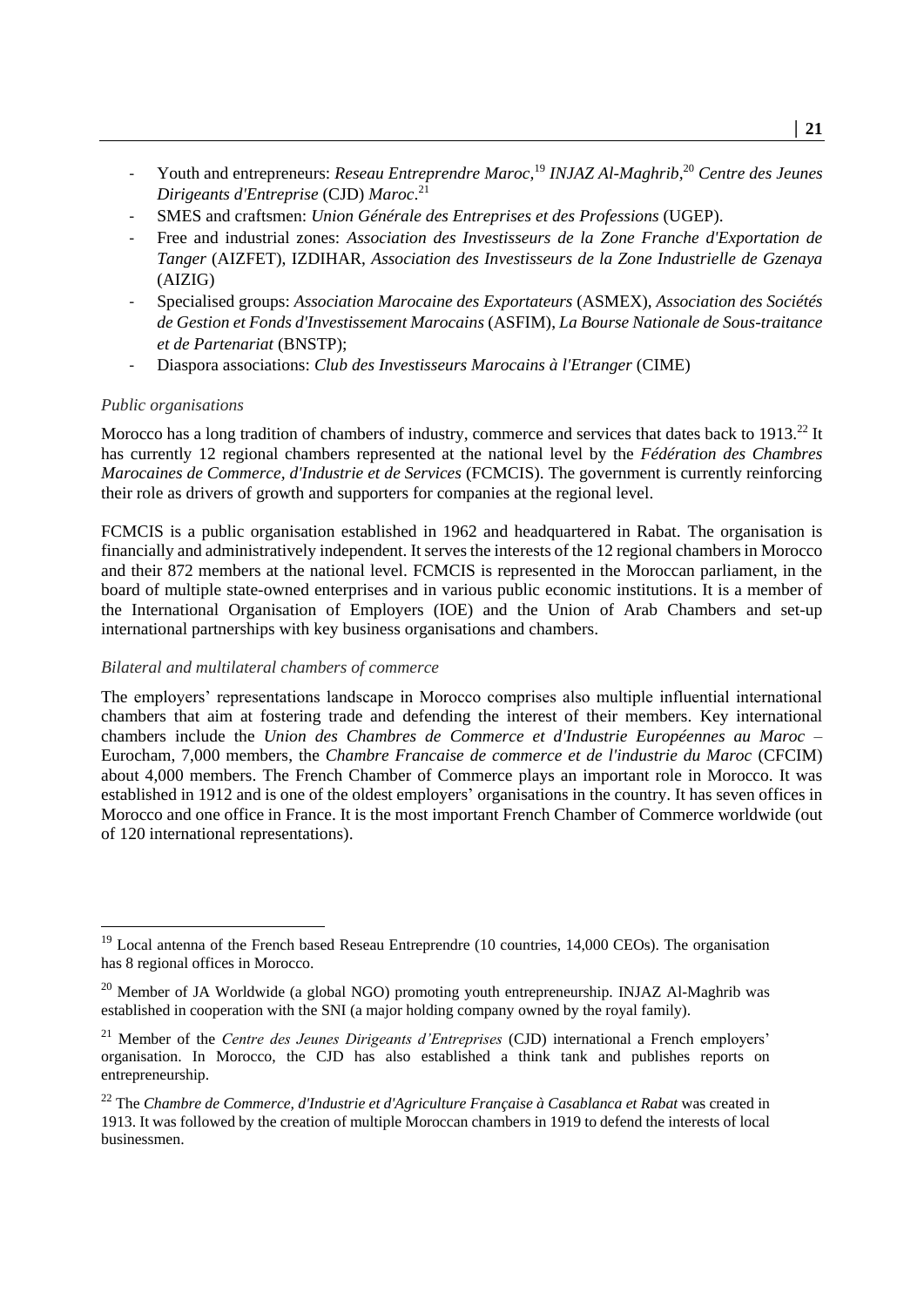#### <span id="page-21-0"></span>**Palestinian Authority**

The Palestinian territories have a long-standing tradition of private sector representativity through public Chambers of Industry and Commerce. For instance, the Jerusalem Arab Chamber of Commerce and Industry was established in 1936. As a result, the most important employers' organisation today is the Federation of Palestinian Chambers of Commerce, Industry and Agriculture (FPCCIA) representing the regional chambers at the national level. Following the initiation of the peace process, the representation of the private sector was reinforced with private organisations including notably the Palestinian Businessmen Association (PBA) and the Palestinian Business Forum (PBF).

Overall and despite a complex administrative and political situation, the Palestinian territories present a diversity of business associations by areas of interest: SMEs, women, regions, and exports. In addition, several new Palestinian private sector organisations are being formed by a younger generation of business owners, for instance the Palestinian Industrialists Association, the Palestinian Trade Association and the Palestinian Information Technology Association that are also members of the chambers. It is also notable that business associations in the Palestinian territories are making important efforts to establish international partnerships and increase their trade cooperation notably with the Palestinian diaspora.

The efforts of key public and private employers' organisations are coordinated through the Private Sector Coordinating Council (PSCC).<sup>23</sup> The PSCC is chaired by the FPCCIA, with a rotating secretariat between the first four members every 6 months. In order to achieve the highest levels of representation, the PSCC has formed what is known as "The Council of the Sixty" that includes all members of the PSCC, and a number of representatives of other special sectors, as well as representatives of large companies.

#### *Public employers' organisations*

-

Public organisations in the Palestinian authorities play an important role representing the interests of the private sector while keeping a high level of independence *vis-a-vis* the public authorities. The Federation of Palestinian Chambers of Commerce, Industry and Agriculture (FPCCIA) was established in 1989 in Jerusalem as the umbrella organisation for all the 18 regional chambers (13 in the West Bank and 5 in the Gaza Strip) representing more than 65,000 members, the majority of which are micro and small enterprises. It is a legal and autonomous body representing the interest of all chambers and the private sector. The FPCCI is a member of several Arab and Muslim organisations including notably the General Union of Chambers of Commerce, Industry & Agriculture of the Arab Countries.

The Palestinian Federation of Industries (PFI) is the national institution representing the Palestinian industrial sector through its federated associations. The organisation was established in 1999 in Ramallah. It represents 15 professional branches. In 2009, the organisation represented over 14,000 industrial enterprises throughout the West Bank and Gaza Strip. PFI is involved in policy making and cooperates with the chambers of commerce and private sector institutions to achieve the industrial development of the Palestinian territories. PFI is independent and most of its members are SMEs, in contrast with the chambers who are dominated by micro-enterprises.

<sup>&</sup>lt;sup>23</sup> Membership of the PSCC includes: the Federation of Palestinian Chambers of Commerce, Industry and Agriculture (FPCCIA), the Palestinian Federation of Industries (PFI), the Palestine Trade Centre (PAL-TRADE), Palestinian Federation of Businessmen's Associations (PALBA), the Palestinian Information Technology Association of Companies (PITA), the Palestinian Banking Association (PBA), the Palestinian Contractors Union (PCU), the Union of Insurance Companies (UIC), the Administrative Services for Tourism Industry (ASTAP) and the Shipper's Council (SC).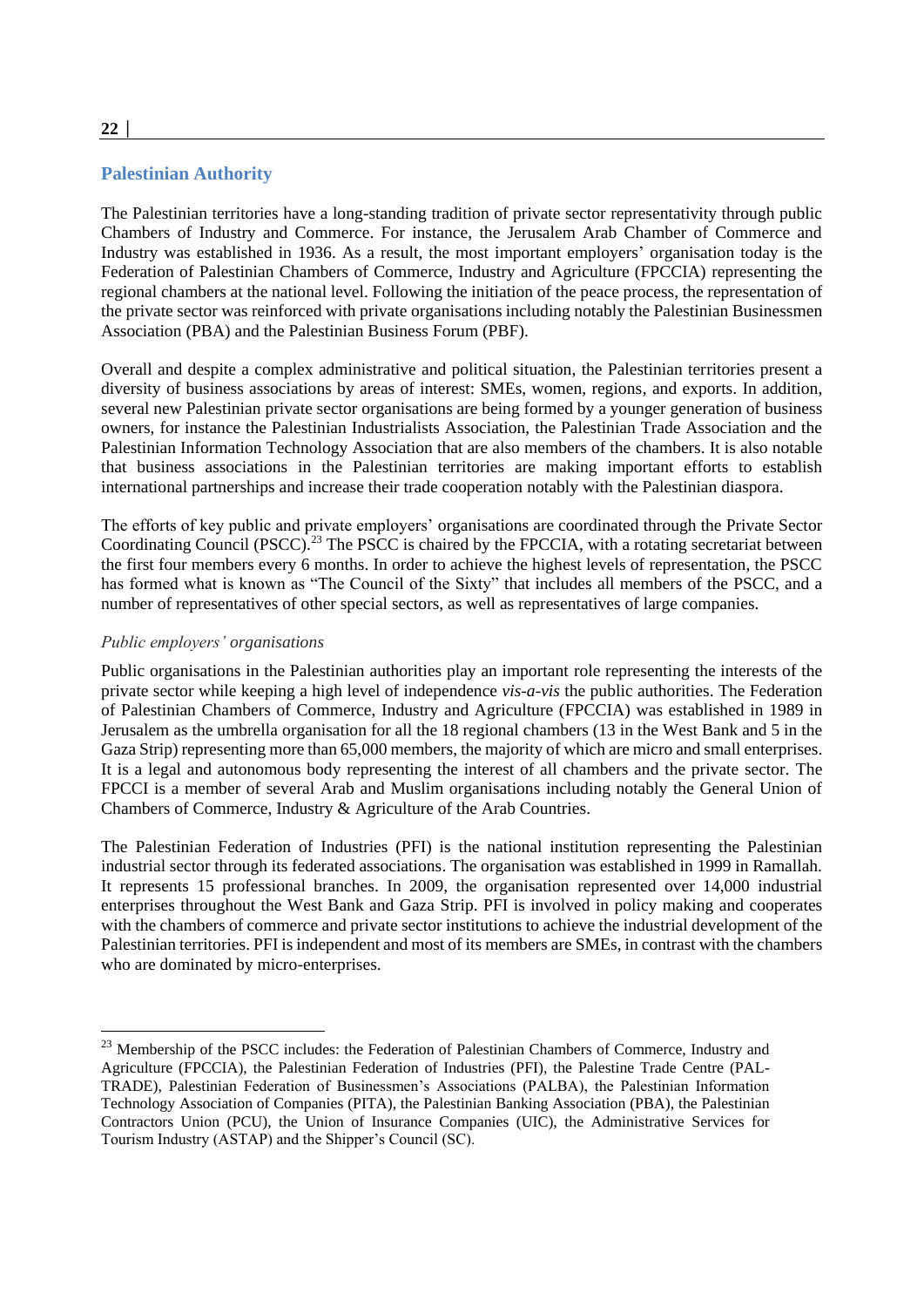#### *Private employers' organisations*

Multiple private employers' organisations in the Palestinian territories were created following the peace process. The Palestinian Businessmen Association (PBA) was established in 1997 to represent the private sector and to alleviate all obstacles to their development. It is the key private sector dialogue partner with the government, sitting in the Council of Ministers and providing policy recommendations and proposals. PBA has the authority to establish international business councils and has set-up more than 20 of them including with Jordan, Indonesia, Turkey, Iraq, Qatar, Syria, Lebanon, Yemen, Germany, Oman, The Netherlands, Romania and Indonesia. The organisation is a member of the Federation of Arab Businessmen (FAB).

The Palestinian Business Forum (PBF) was the first private employers' organisation set-up in Hebron in 1995.<sup>24</sup> The forum's goal is to create an investment climate that enables the private sector, to play a role in the process of sustainable economic development, to serve its business members (250 businessmen) in various sectors, and to support the exchange of experiences and achieving common interests among its members. PBF is also a member of the Federation of Arab Businessmen (FAB).

Other specialised business organisations active in the Palestinian territories are:

- Women: Palestinian Businesswomen's Association (Asala) that address the challenges faced by women in business,<sup>25</sup> the Businesswomen Forum (BW) and the Business and Professional Women - Ramallah Club, both members of the AFAEMME.
- Youth: INJAZ Palestine.<sup>26</sup>
- Sectoral: The Palestinian Industrialists association, the Palestinian Information Technology Association of Companies (PITA), the Palestinian Banking Association (PBA), the Palestinian Contractors Union (PCU), the Union of Insurance Companies (UIC), the Administrative Services for Tourism Industry (ASTAP), the Shipper's Council (SC) and the Pal trade Centre (PAL-Trade).

#### <span id="page-22-0"></span>**Tunisia**

-

The model of representation of employers in Tunisia is unique in the MENA region as social partners played a key role in the independence movement of the country in the 1940-1950's. In 1946, workers organised around one single trade union, the *Union Générale des Travailleurs Tunisiens* (UGTT). Following this model of concentration of workers' representation, businessmen and traders established the *Union Tunisienne de l'Industrie, du Commerce et de l'Artisanat* (UTICA) in 1947. Beyond their function of negotiating collective agreements, both organisations have also played a significant role in the design and implementation of post-independence public policies.

During the Ben Ali regime and the acceleration of the liberalisation of the economy, UTICA contributed to PPD and social dialogue initiatives, and to the design and implementation of reform measures during the 1980s and the 90s. The role and prestige of UTICA was further strengthened following the Arab Spring

<sup>&</sup>lt;sup>24</sup> Hebron is a busy hub of West Bank trade, generating roughly a third of the area's gross domestic product.

<sup>&</sup>lt;sup>25</sup> Asala established itself as two separate legal entities: "Asala for Credit and Development" a micro-credit entity and "The Palestinian Businesswomen's Association – Asala" for advocacy purposes.

 $^{26}$  INJAZ-Palestine is a member of the international non-profit NGO, Junior Achievement Worldwide (JA), currently operating in nearly 123 countries and reaching 10.6 million students annually with 389,000 volunteers.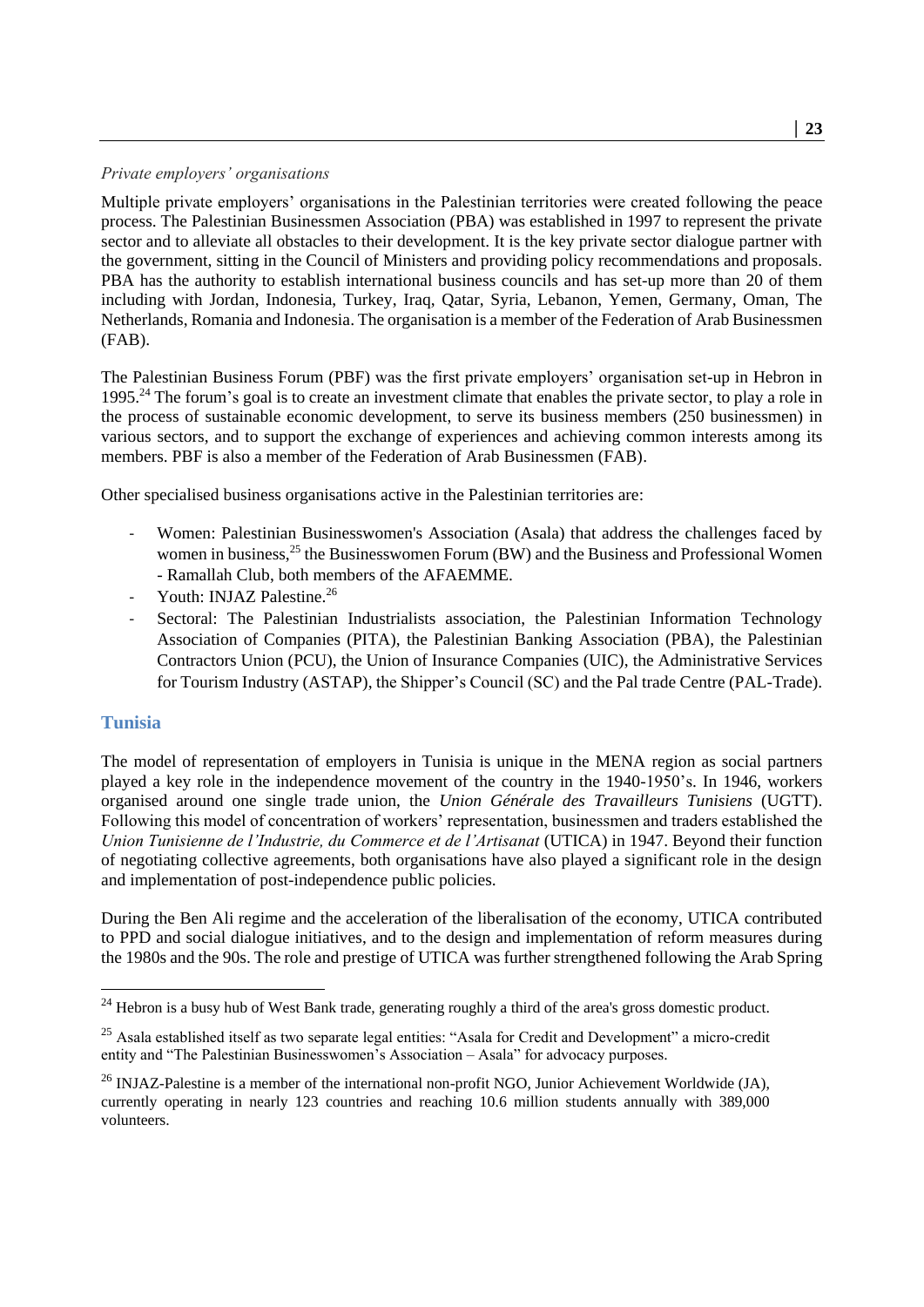in 2011, with the organisation playing a crucial role in the economic and democratic transition, for which it received the Nobel Price for peace in 2015 alongside the UGTT. $^{27}$ 

Since 2011, the private sector's representation has broadened. Tunisia has witnessed the creation of multiple civil society organisations including a new employers' organisation that focuses on SMEs and social responsibility, and an increased participation of various private business associations and interest groups in PPD.

#### *Private employers' organisations*

The representation of the private sector in Tunisia was largely dominated by UTICA. However, since the Arab Spring, the employers' organisation landscape was enriched by the creation of new organisations such as CONECT and an increased role for various organisations and interest groups in policy making.

The *Union Tunisienne de l'Industrie, du Commerce et de l'Artisanat* (UTICA) was established in 1947 and is the main representative of the private sector in the country with a membership of 150,000 private companies. It plays key economic and social roles notably through the tripartite negotiation process with the Government and the UGTT (main trade union organisation) and continuous involvement in PPD. UTICA functions as a confederation of 17 professional federations, 24 regional unions, 216 local unions, 370 national trade chambers and 1700 regional trade chambers. It has a women's chamber (*La Chambre Nationale des Femmes Chefs d'Entreprises*) created in 1990 and a youth section created in cooperation of the CDJ France. UTICA is also well connected at the international level as it created 30 country-dedicated business councils (*Conseils d'Affaires*) that help develop bilateral cooperation and adhered to multiple organisations including the International Organisation of Employers (IOE). UTICA was awarded a Nobel peace prize in 2015 for its role in the economic, political and social transition of the country.

The *Confédération des Entreprises Citoyennes de Tunisie* (CONECT) is a private organisation established in 2011 by former members of UTICA. Its main goal is defending the interest of its members, primarily SMEs and entrepreneurs, while promoting ethical and social responsibility.<sup>28</sup> CONECT is growing rapidly:<sup>29</sup> it has 31 professional groups covering all the sectors of the economy and is present in all the regions of the country. It has also developed an international presence through international partnerships and membership in regional organisations such as the ANIMA Network and the Federation of Arab Businessmen (FAB). 30

Other specialised private business organisations working in Tunisia are:

**24 │** 

-

<sup>&</sup>lt;sup>27</sup> The 2015 Nobel peace prize was awarded to The National Dialogue Quartet, which was comprised of four key organisations of the Tunisian civil society: the Tunisian General Labour Union (UGTT, Union Générale Tunisienne du Travail), the Tunisian Confederation of Industry, Trade and Handicrafts (UTICA, Union Tunisienne de l'Industrie, du Commerce et de l'Artisanat), the Tunisian Human Rights League (LTDH, La Ligue Tunisienne pour la Défense des Droits de l'Homme), and the Tunisian Order of Lawyers (Ordre National des Avocats de Tunisie).

<sup>28</sup> The organisation requests its members to adhere to a corporate citizenship charter (*charte de l'entreprise citoyenne*) that defines the responsibility of the enterprises as well as the mission of the organisations.

 $^{29}$  According to a recent interview of Tarek Cherif president of CONECT, Membership reached a few thousand companies.

<sup>&</sup>lt;sup>30</sup> The founder and president of CONECT, Tarek Cherif, is currently the president of Federation of Arab Businessmen (FAB).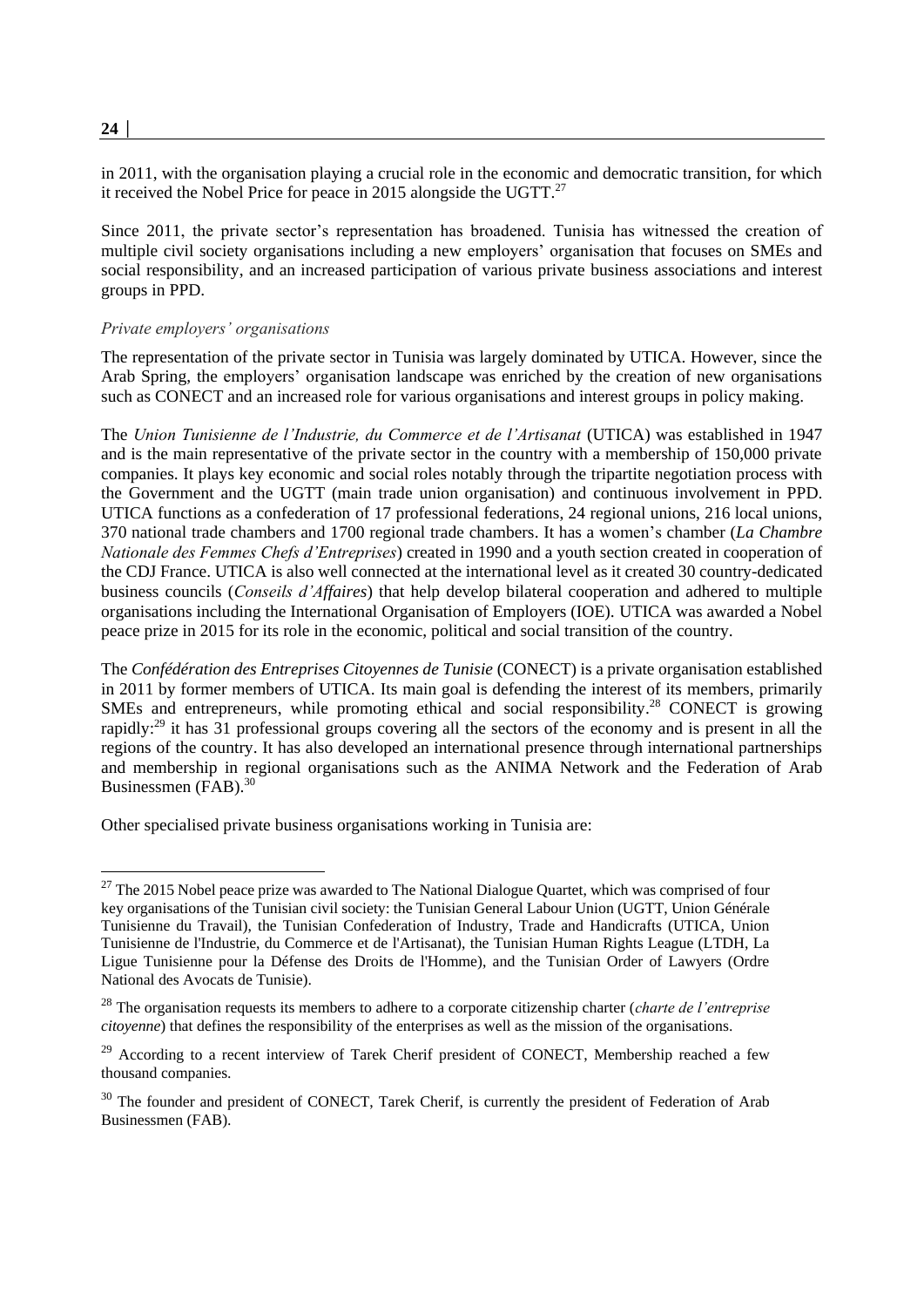- Women: *Chambre Nationale des Femmes Chefs d'Entreprise, Femmes & Leadership* (F&L), and International Women Entrepreneur Council (CIFE). All three organisations are members of the AFAEMME.
- Youth and entrepreneurship: *Centre des Jeunes Dirigeants d'Entreprise* (CJD),<sup>31</sup> JCI Tunisia,<sup>32</sup> *Reseau Entreprendre Tunisie,* <sup>33</sup> INJAZ Tunisia. 34
- Other specialised associations:
	- o Agricultural and fisheries organisations: *Union Tunisienne de l'Agriculture et de la Pêche* (UTAP) and *Syndicat des Agriculteurs de Tunisie* (Synagri).
	- o Interest groups: *Association des Investisseurs Européens en Tunisie*, *Chambre de Développement des Relations Euro-Maghrébines* (CDREM), *Club des Exportateurs de Tunisie* (CET).
	- o Think tanks: *Institut Arabe de Chefs d'Entreprises* (IACE) is a key player in Tunisia. Created in 1984 it has 450 members (including leading businessmen and former influential politicians). The organisation is closely connected with UTICA.

#### *Public and semi- public employers' organisations*

-

Tunisia is characterised by a limited role for public entities despite a long tradition of chambers of commerce and industry –the Chamber of Commerce and Industry of Tunis (CCIT) was created in 1885. There are 8 CCIs in Tunisia whereas it counts 24 governorates and they play a limited role in terms of representativity of the private sector. CCIs have a low membership, as companies' membership in the chambers is voluntary. CCIT, the most important Tunisian chamber, has 1,500 registered members in comparison with 150,000 at UTICA. Moreover, they lack formal coordination mechanisms, i.e. a federation of chambers, which is a common characteristic for all the MENA countries presented in this section. Since 2011, successive governments have pushed for an increased role of the chambers as a driver of regional development. 35

Tunisia also hosts a large number of bilateral and multilateral chambers of commerce reflecting the importance of Foreign Direct Investment (FDI) and international trade in the economy of the country. Key chambers include the *Chambre Tuniso-Française de Commerce et d'Industrie* (1,500 members), the *Chambre Tuniso-Allemande de l'Industrie et du Commerce* (700 members), and the *Chambre Tuniso-Italienne de Commerce et d'Industrie*, whose presence in the country dates back to the 19<sup>th</sup> century.

 $31$  Created in 1998 in cooperation with CJD France, it is affiliated to UTICA and has eight regional offices.

<sup>&</sup>lt;sup>32</sup> Member of JCI international an international NGO present in more than 100 countries. The organisation has a strong presence in Tunisia with 47 regional offices.

<sup>33</sup> Local antenna of the French based *Reseau Entreprendre* (10 countries, 14,000 CEOs); seven regional offices in Tunisia.

<sup>&</sup>lt;sup>34</sup> Member of JA Worldwide (a global NGO) promoting youth entrepreneurship.

 $35$  The government organised in 2017 the first Tunisia Chambers Forum to promote their role. Noteworthy that the UTICA was a key participant in the Forum and encouraged a more active role for the chambers as key link between the government and companies. Since 2011, a more balanced regional economic development is a priority for the government and was enshrined in the 2014 constitution.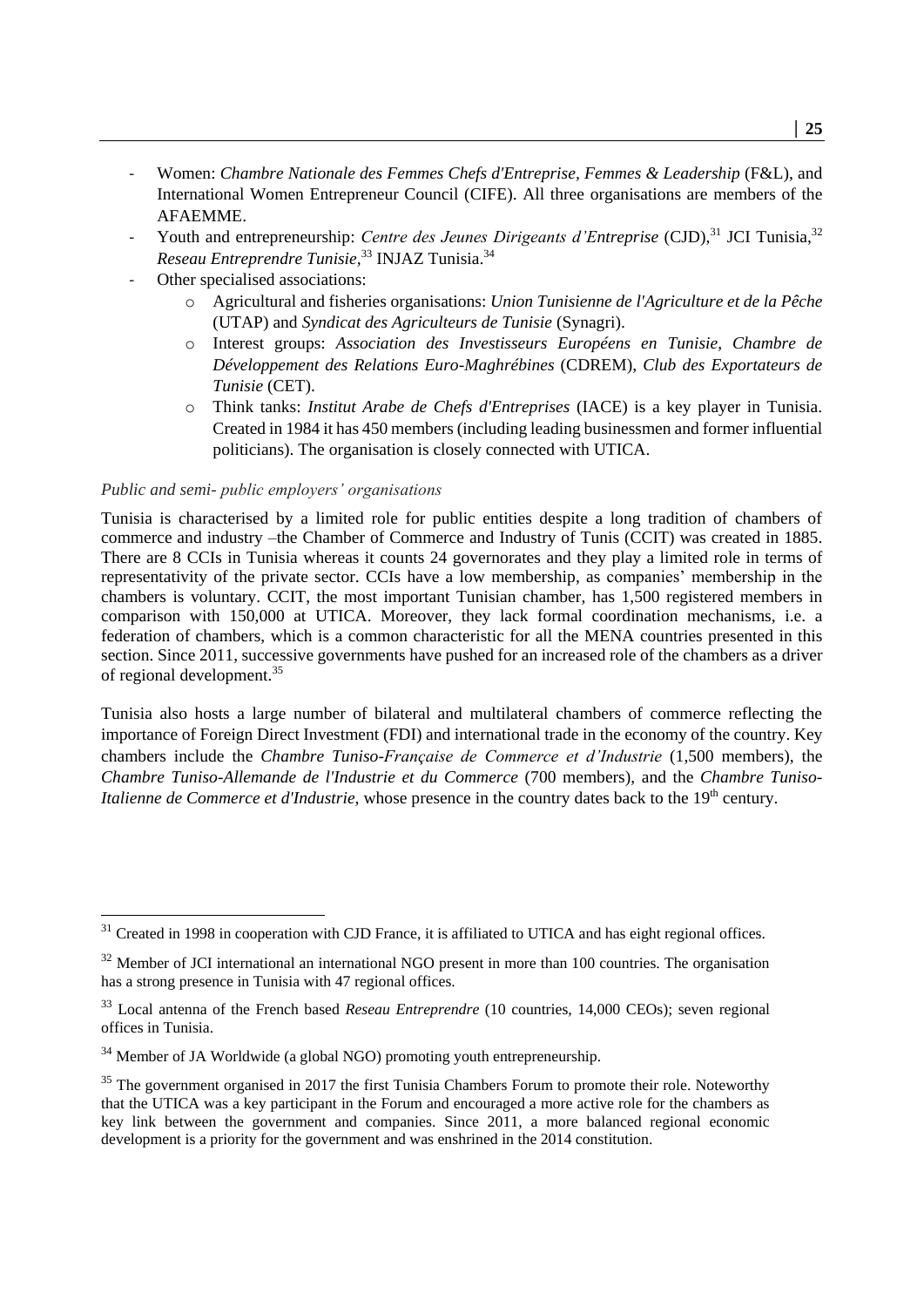# **Bibliography**

- European Commission (2014), *Industrial Relations in Europe*, Brussels. See <http://ec.europa.eu/social/BlobServlet?docId=13500&langId=en>
- Eurofound (2004), *Employers' Organisation in Europe*, Brussels. See <https://www.eurofound.europa.eu/fr/publications/report/2004/employers-organisations-in-europe>
- European Bank for Reconstruction and Development (2017), *Private Sector Diagnostic for Egypt,*  London.
- ILO (2016), *Women in Business and management gaining momentum in the Middle East and North Africa*, Beirut. See [https://www.ilo.org/beirut/publications/WCMS\\_446101/lang--en/index.htm](https://www.ilo.org/beirut/publications/WCMS_446101/lang--en/index.htm)